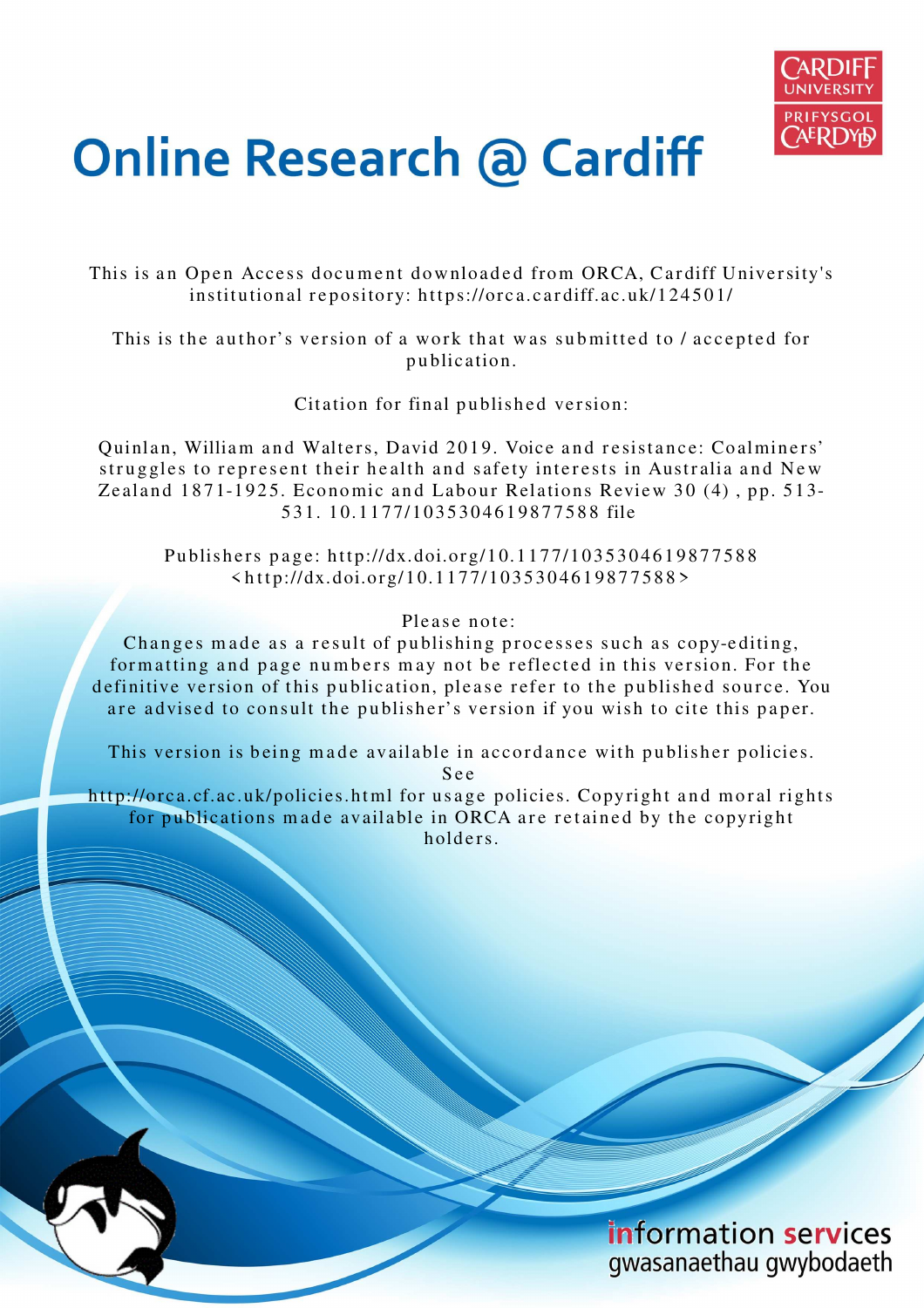## **Voice and resistance — Coal Miners' struggles to represent their health and safety interests in Australia and New Zealand 1871-1925**

#### **Michael Quinlan and David Walters**

#### **Abstract**

The activism of coalmining unions in Australia, the UK, the USA and elsewhere securing improvements in safety including better legislation in the 19<sup>th</sup> and 20<sup>th</sup> centuries has been widely researched and acknowledged. However a relatively neglected aspect of this were campaigns to secure worker inspectors (check-inspectors) which began a century before similar measures were introduced for workers more generally as part of overhauling occupational health and safety (OHS) laws in the 1970s/1980s. We document this struggle in Australia and New Zealand, and the activities of check-inspectors in the period to 1925. Notwithstanding strong opposition from coal-owners and conservative governments check-inspectors played an important role in safeguarding coalminers and improving the regulatory oversight of coalmines. Check-inspectors not only gave coalminers a 'voice' in OHS, they provided an exemplar of the value and legitimacy of worker's 'knowledge activism.' This system remains. Further the struggle is relevant to understanding contemporary debates about collective worker involvement in OHS.

#### **Introduction**

The introduction of procedures for workers participation, as part of the reform of occupational health and safety (OHS) legislation from the early 1970s in the European Union, UK, Canada and Australia and more globally in ILO Convention 155, is widely regarded as a significant innovation in OHS regulation (see for example Johnstone et al 2005; Robinson and Smallman 2013; Walters and Wadsworth 2019). Indeed, it has been described, along with employer responsibilities and enforcement, as one of the three vertices of the triangle of preventive measures established under modern process-based regulation (Frick, Jensen, Quinlan and Wilthagen, 2000). In particular, legislative provision establishing employee/worker health and safety representatives (HSRs) to protect workers' interests by inspecting workplaces and investigating incidents and workers' complaints has been seen as especially influential (Walters and Nichols, 2007). However, this form of representative participation in OHS did not originate in the late 20th century regulatory innovation but had a much longer history. A particular form of this approach developed in response to OHS concerns of miners and their unions in different parts of the world a century earlier.

In mining, the development of regulatory provisions that empowered selected workers to take on inspectoral functions developed along two separate lines. In the UK and the Antipodes coalminers and their unions were given the power to appoint experienced miners as their own workmen's inspectors (or 'check-inspectors' as they became known colloquially in Australia and New Zealand) who could carry out inspections and also 'check' on the inspections carried out by government mines inspectors. The appellation seems to be linked that of 'checkweighmen', who were appointed in mines to ensure miners were fairly paid in relation to the quantities of coal they dug. Resources for the activities of check-inspectors were normally found by the miners themselves through their union lodges or from the union at district or national levels. But in a parallel development in some European countries such as France and Belgium, a somewhat different approach towards workmen's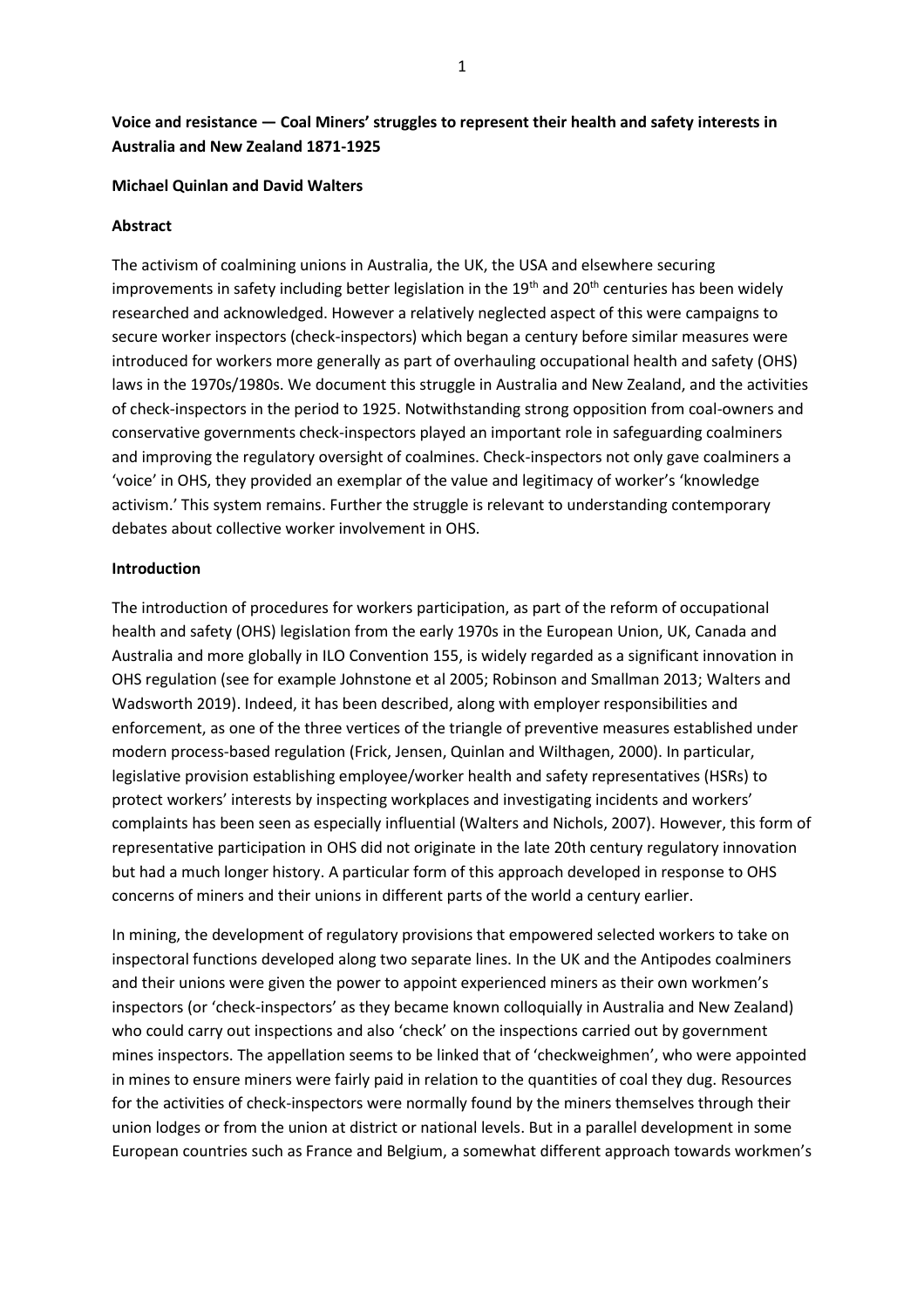inspectors resulted where laws enabled workmen to be appointed as inspectors, paid for by the state (Walters et al 2018).

Several complexities in this development need to be acknowledged. Most obviously, these regulatory provisions and their practical operation did not spring into existence fully-formed. New South Wales introduced a law in 1876 followed by New Zealand (1886), Western Australia (1895) and other Australian colonies/states over the first decades of the 20<sup>th</sup> century. Importantly, the content of these laws underwent change over an extended period, often as a result of campaigns by unions, many following mine disasters, and arising from frustration with what were perceived as operational inadequacies of the provisions. There were other nuances too. For example, in the Antipodes the check-inspector system was introduced into metalliferous mining but with some tweaks. In Queensland from 1916 these metalliferous-mine inspectors were paid for by government, not by the union, while Western Australia, after experimenting with check-inspectors resourced by unions, ultimately it also opted for this approach that appears to have been more aligned with French and Belgian models of workmen's inspectors.

While there is a substantial literature on the history of OHS in mining, little attention has been paid the 'check-inspector' provisions. Yet, it is important for several reasons. In exploring miners' struggles for a legitimate role in protecting their safety and health at work Australia and New Zealand, we indicate the ways miners sought to represent their collective interests and point to the conflict and lack of trust that characterised labour relations in the industry, which led to demands for 'voice'. We also indicate the limited trust miners placed in the effectiveness of government regulatory inspection. These matters of workers' control over factors that affect safety health and well-being at work remain as relevant at the present time as we show them to have been in the past.

Drawing on an array of historical evidence (legislation, parliamentary debates, government reports/inquiries, union records and newspaper reports) the paper has several aims. First, it traces the contested introduction and evolution of provisions for workmen inspectors in Australia and New Zealand. A second aim is to better understand the drivers behind the original and developing measures, and in particular, the role played by the miners' collective desire to have a say in OHS. Historical evidence affords insights into the activities of workmen's inspectors and barriers they encountered. The paper examines subsequent reforms, including those that led to the emergence of full-time district check-inspectors in most jurisdictions; their connections to unions and the problem of resourcing. In several jurisdictions resourcing problems caused to shift from the 'Anglo-Australian model' of union ownership of check-inspectors to the continental European practise of miners electing workmen to become regulatory inspectors paid by the state, and in some cases, part of state arrangements for regulatory inspection of mines. The paper therefore provides insights into the role/functioning of workmen inspectors, including the focus of their activities, and how coalowners/managers and government inspectors, responded to this. Finally, it concludes by discussing the implications of the findings, especially understanding miners' motivations for pursuing 'voice' on OHS matters. It argues this development is best understood in terms of a 'resistance-model' of mobilisation that secured and defended important regulatory entitlements. It discusses this understanding in terms of its wider historical and contemporary significance.

*The origins of provisions for Workmen's Inspectors in New South Wales*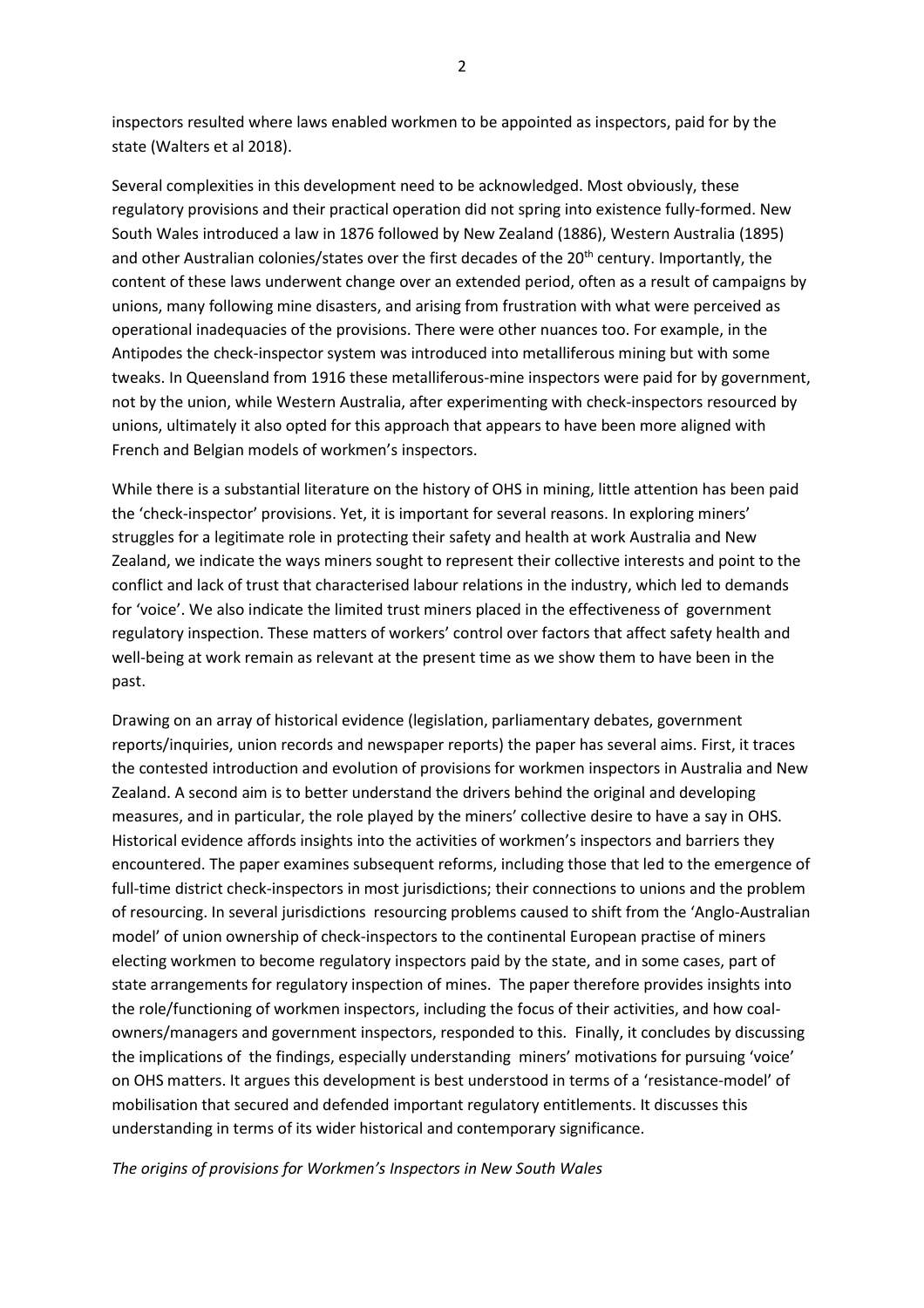Prior to Federation, safety laws were developed by each Australian colony. After 1901 ex-colonies (now states) were still the primary regulators of OHS, including in mines. At the time of the first UK legislation to include check-inspectors (1872) Hunter Valley coalminers campaigned for similar provisions via meetings, deputations and locking in political candidates (*Newcastle Chronicle* 20 February 1872, 2; *Empire* 7 July 1873, 3). After protracted negotiations and parliamentary debate (including a lapsed bill in 1873) the *Coal Mines Regulation Act* 1876 included (s30) provisions enabling miners in a mine to appoint two of their number to conduct at their own costs at least monthly inspections and make reports, also requiring managers to facilitate this. Essentially, the provision was modelled on that in the British *Mines Regulation Act 1872*. From the outset union spokespersons argued for the right to appoint check-inspectors and accepted the necessity of resourcing their activities to ensure the position would truly represent miners' interests and not be co-opted by mine-owners (*Australian Town and Country Journal* 12 July 1873, 3; *Newcastle Herald* 16 December 1873, 3). In NSW, there was no reference to workmen inspectors giving managers 24 hours' notice before an inspection, something that would bedevil similar measures in other jurisdictions. This was a victory for union aspirations for freedom of action by check-inspectors.

Check-inspectors were operating immediately after the legislation was passed, with their detailed reports covering ground conditions, ventilation and other safety-critical issues at Hunter Valley collieries like Lambton, Greta, Wallsend, Borehole and Hamilton (*Newcastle Herald* 10 July 1876, 3; 1 August 1876, 2; 23 September 1876, 8; 2 October 1876, 2; 2 November 1876, 2 ; 11 December 1876, 2; 17 March 1877, 5; 25 October 1877, 5). They also operated on the Southern and Western Coalfields, with the South Coast union purchasing anemometers to facilitate their activities (*Illawarra Mercury* 8 July 1879, 2; 7 October 1879, 2; 23 December 1879, 2). Where companies resisted their recommendations unions pursued the matter, including taking matters directly before the Minister of Mines, as occurred with regard to poor ventilation and means of egress at the Wallsend Colliery (*Sydney Morning Herald* 28 November 1883, 9). In March 1886 the Minister of Mines issued a minute instructing the Examiner of Coalfields or an inspector to inspect a mine within 24 hours if the mine manager didn't rectify a ventilation problem raised by check-inspectors within a reasonable time (*Sydney Morning Herald* 19 March 1886, 7).

However, ventilation remained an issue. Between February and April 1886, seven miners and manager John Doig, died as a result of fires at the Ferndale Colliery near Lithgow. A subsequent Royal Commission (1886:12) found check-inspectors' reports prior to the incidents didn't refer to 'special danger'. In fact, check-inspectors reports for 1885 *had* raised problems with air-flows, after which inspections became seemingly became less frequent (one conducted weeks prior to the second incident was not included in Commission's report). Why the frequency of check inspections fell after October 1885 (if they did) was not clarified. However, it was evident that in some mines, managers obstructed check-inspectors undertaking their tasks, commonly claiming they were not properly appointed under the 1876 Act, problems which the union pursued with the Minister for Mines (*Newcastle Herald* 12 November 1886, 4).

Another limitation experienced by check-inspectors resulted from managers having the right to accompany them which could have an intimidating effect on miners raising concerns. In his study of the Bulli Colliery disaster on 23 March 1887, which killed 81 men and boys creating 50 widows and 150 orphans, Dingsdag (1993:12) argued 'the possibility of being dismissed under No. 6 of the Special Rules and the added inconvenience of miners having to contribute to the wage of the check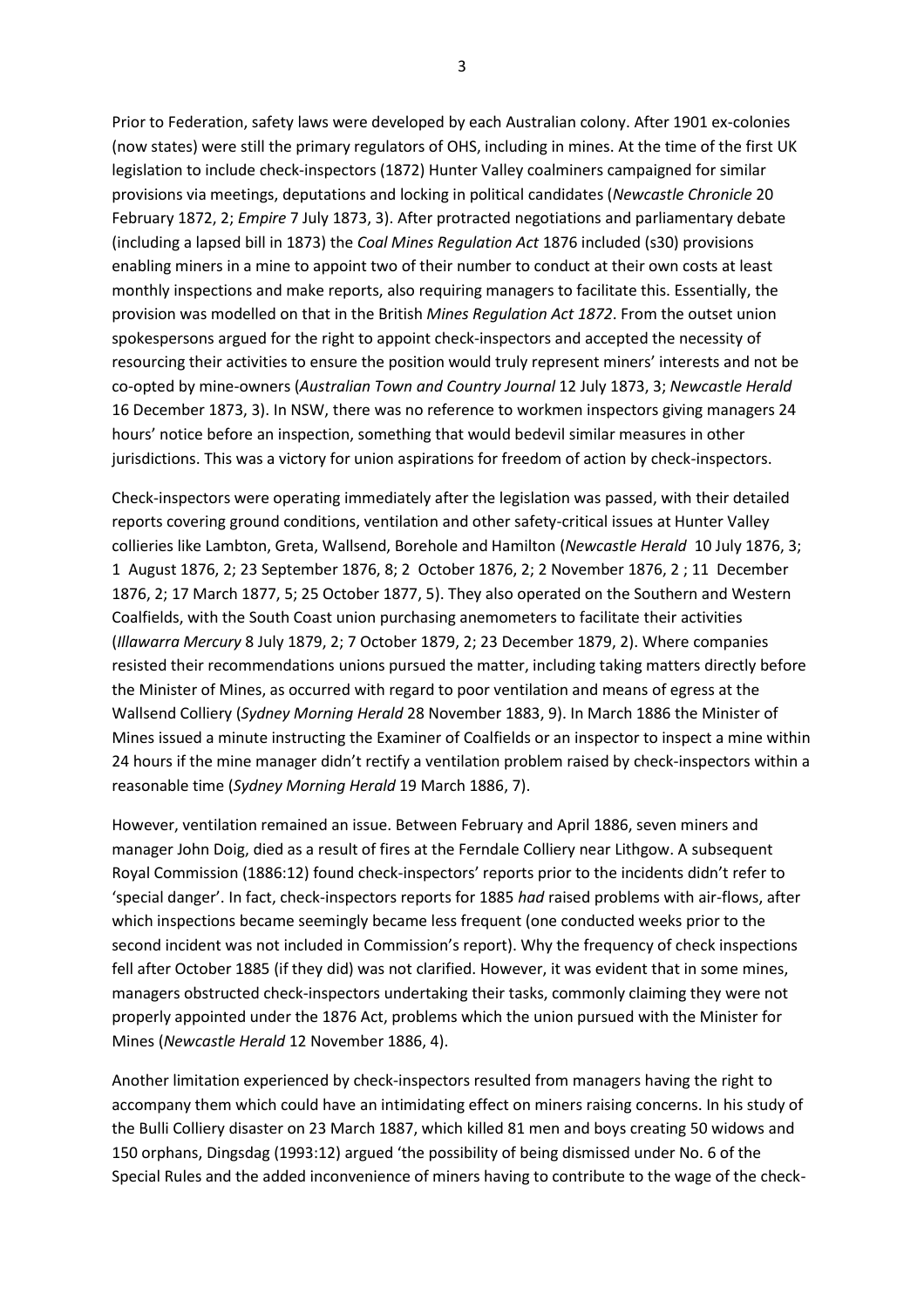inspectors from their own income, forestalled the implementation of the check-inspector scheme.' Miners' Union Secretary (Nicholson) reported prior discussions with one of those killed (Westwood) who complained of dangerous gas-levels, unlocked safety lamps being used in the area of the blast, company favouritism in allocating work-spaces, and perfunctory inspections by government inspectors. The union alleged miners had been terrorised by management, only returning to work to avoid pauperism, and that 'if they had their own check inspector, as the law entitles them to, this disaster would never have happened; but because whoever moved for it would be a marked man they have not ventured to do so' (*Sydney Morning Herald* 26 March 1887, 12). During and after the Bulli Royal Commission the Examiner of Coalfields (McKenzie) complained of inadequate resourcing of the government inspectorate mixed with a deep hostility to miners and their unions. McKenzie lamented Northern District check-inspectors were 'ever on the watch in the endeavour to find Government officials tripping' (Dingsdag 1993:84). Union criticisms regarding the appointment of check-inspectors were not fully investigated and the Royal Commission attributed the disaster to poor management, lax working practices by miners and inspectoral failings (*Illawarra Mercury* 17 May 1887, 2).

In the Hunter Valley check-inspectors were present in most mines but access issues continued to arise. In June 1889 they were refused access to the shaft after 18 miners were trapped by a collapse at the AA Company's Borehole Colliery. Again, miners had expressed fears of a collapse prior to the incident and the refusal to admit check-inspectors as part of rescue efforts caused considerable anger – seven miners escaped but 11 others perished (*Newcastle Morning Herald* 24 June 1889 and Beauchamp, 2014: 193-104). A subsequent coronial inquest established that check-inspectors had conducted regular and detailed inspections, whereas a government inspector had last visited the mine over six weeks prior to the incident (*South Australian Register* 31 July 1889, 4). In August 1889 a new Coal Mines Regulation Bill was introduced in response to the Borehole and Bulli disasters, establishing a Chief Mines Inspector (replacing the Examiner of Coalfields in supervising inspectors) and stronger requirements on ventilation and pillar-width. While modelled on UK legislation there were local variations, notably in relation to pillar width. The Bill mandated additional rights for check-inspectors, including accessing daily ventilation and other safety records kept in the mine manager's office (*Sydney Morning Herald* 28 October 1889, 8). Recalling fears of victimisation at the Bulli colliery, and comparable to the position of British miners' leaders, south-coast miners argued that as they paid for check-inspectors they should have the right to appoint experienced miners from outside a particular mine (*Illawarra Mercury* 29 October 1889, 2).

Ex-coalminer union parliamentarians (Legislative Assembly) played a pivotal role pushing reform, including James Fletcher (born in Scotland in 1834), co-founder of the union and the *Newcastle Herald and Miners Advocate* and now a coal-owner but still sympathetic to the cause (Gollan, 1972). Equally important was James Curley. Born into a Durham coalmining family in 1846 Curley was secretary of the Hunter Valley Coalminers Protective Association (1880-1907) and was MLA for Newcastle (1889-1891, Gollan, 1969). During a union/masters conference on the Bill, Curley used South Coast check-inspector reports on mine temperatures to advocate more stringent standards on ventilation/mining methods, demonstrating how check-inspectors' routine activities could be used to inform regulatory debates. Secretary for Mines Sydney Smith also referred to check-inspectors in parliamentary debates, arguing miners should be informed of any dangers identified in their daily inspections (*Evening News* 12 September 1889, 3).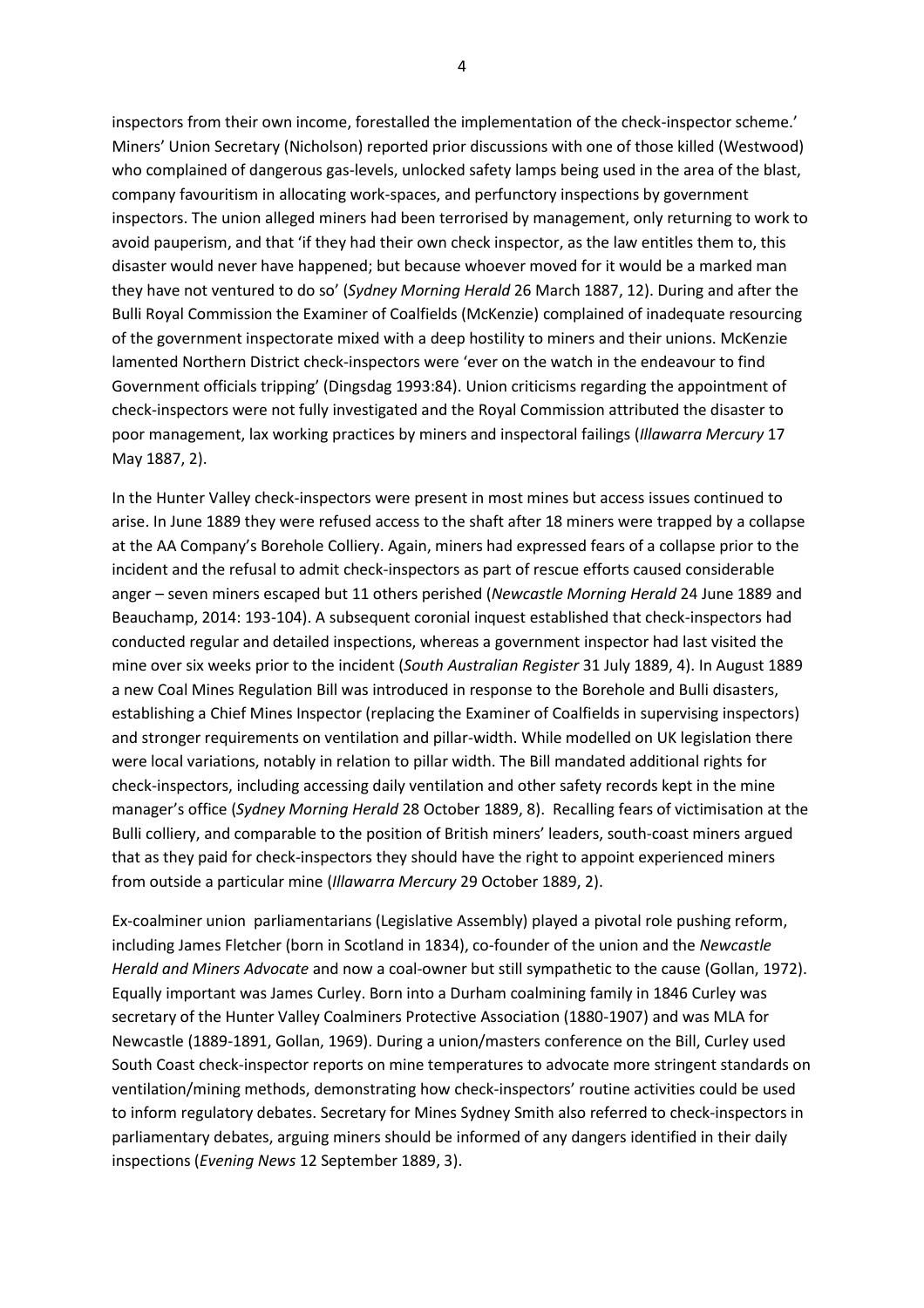The 1889 Bill was still stalled in the upper chamber (Legislative Council) in 1891 and eventually lapsed. Nonetheless, like their UK counterparts, coalminer parliamentarians continued the reform push and check-inspectors' activities were repeatedly used in parliamentary debates by the emergent Labor Party. During a debate over legislating an eight-hour working day, ex-miner now Labor MLA, Alfred Edden referred to check-inspectors' report on a large and extremely profitable colliery supplying only half the air underground per man required (*Tasmanian Democrat* 31 October 1891, 4). In 1896 campaigning secured the *Coal Mines Regulation Act* (60 Victoria No.12). A *Newcastle Herald* (5 September 1896, 4) editorial stated the need for check-inspectors and checkweighmen was self-evident and required no supporting argument. The Act partly addressed concerns raised in the Bulli Royal Commission. Rule 39 slightly reworded the criteria for appointment to either two of their number (as previously) or 'any two persons not being mining engineers who are practical working miners'. This expanded the recruitment pool but still precluded ex-miners or those employed by the union. Rule 41 of the Act prohibited any interference in the appointment of check-inspectors:

If the owner, agent, or manager of any mine or any persons employed by or acting under the instructions of any such owner, agent, or manager interferes with the appointment of a check-inspector or check-weigher, or refuses to afford proper facilities for the holding of any meeting for the purpose of making such appointment, or attempts, whether by threats, bribes, promises, notice of dismissal, or otherwise howsoever, to exercise improper influence in respect of such appointment, or to induce the persons entitled to appoint a check-inspector or a check-weigher or any of them not to reappoint any particular person, or to vote for or against any particular person, in the appointment of a check-inspector or check-weigher, such owner, agent, or manager shall be guilty of an offence against this Act.

Despite this, some mines continued to operate without check-inspectors even in the Hunter Valley, including the Dudley colliery where a violent methane/coal dust explosion in 1898 killed 15 miners fortuitously the only ones of the mine's 250 men and boys then underground (*Sydney Morning Herald* 31 March 1898, 6). Some companies also continued to obstruct check-inspectors' activities. In July 1899 miner Benjamin Dobb told a Ministerial Inquiry into the Newcastle Coal Mining Company's Glebe A pit that he connived with management to understate hazardous conditions for years including forcing air into areas where check-inspectors were during their inspections to mislead them on the mine's ventilation (*Newcastle Herald* 5 July 1899, 3).

Recalling the Bulli disaster, and conflicting reports from government and check-inspectors, in 1897 a coalminers' deputation pressed the Minister for Mines to appoint district inspectors who would be both knowledgeable of local conditions and more accountable to the mining community (*Newcastle Herald* 23 July 1897, 5). By 1900 the Illawarra and Hunter Valley unions began appointing their own salaried district check-inspectors covering mines in a particular region to complement those operating at mine level. A *Bulletin* (27 September 1902) correspondent extolled the changes this had wrought. However, legislative requirements for check-inspectors to be a practical *working* miner made their re-election difficult. This and other issues concerning check-inspectors came to the fore following an explosion at the Mount Kembla colliery in the Illawarra coalfields on 31 July 1902 which killed 96 men and boys – the worst mine disaster in Australian history. At the subsequent Royal Commission there were submissions calling for the removal of the term 'working' and the prohibition of mining engineers serving as check-inspectors. Largely ignored by historians (see Piggin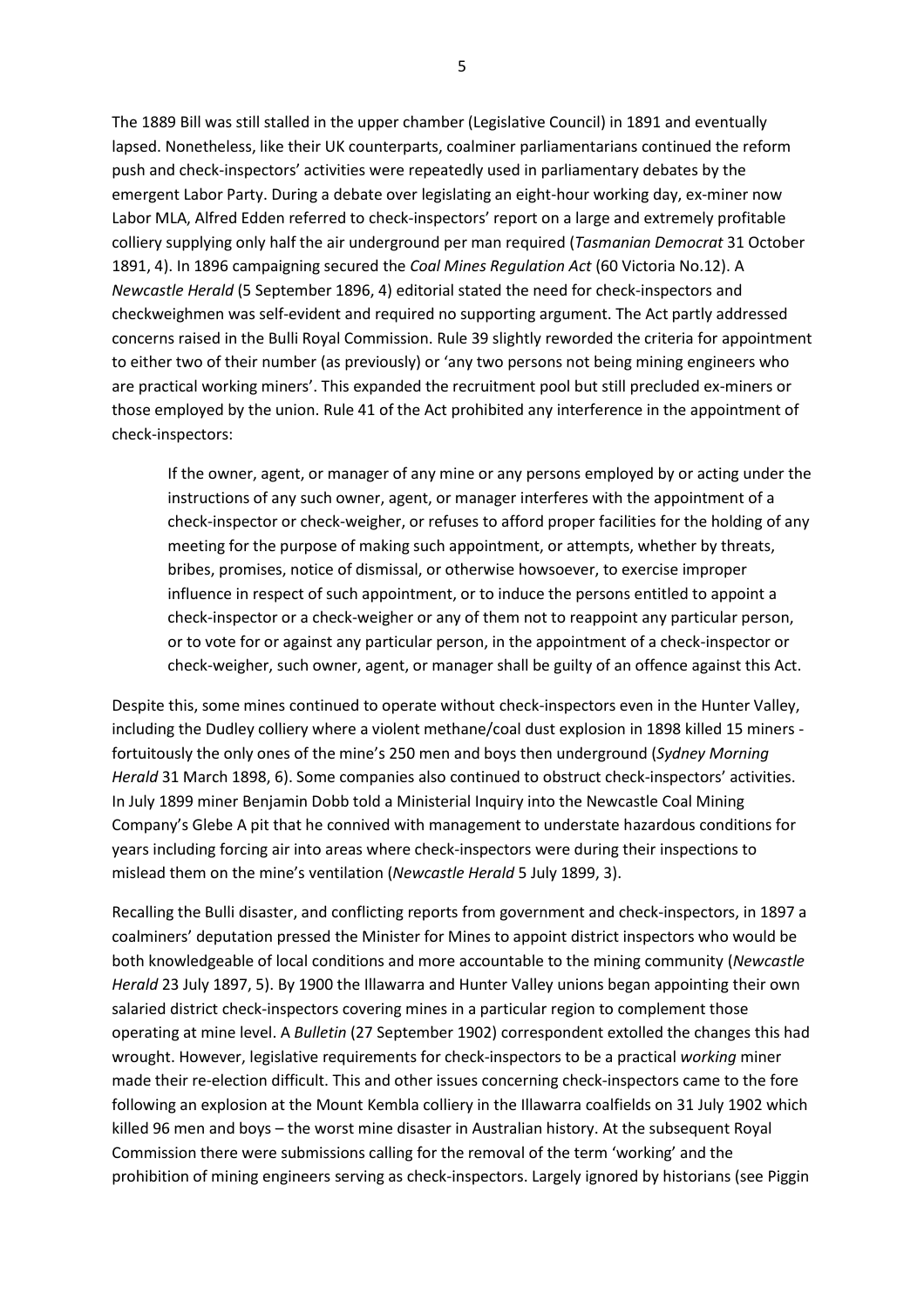and Lee, 1992) Royal Commission proceedings contained extensive references to and testimony from southern and northern coalfields check-inspectors as well as copies of reports prepared at Mount Kembla and other mines prior to the incident. While check-inspectors had been present at Mount Kembla some witnesses stated they had been inactive for several years. As at Bulli fears of victimisation affected the willingness of miners to take on the role. Asked if he could refer matters to both the check-inspectors and government inspectors, miner and Mount Kembla Lodge delegate James Silcock tartly responded 'you can do a lot of things if you want to get the sack' (for this and similar evidence see Royal Commission: Mount Kembla, 1903, 164, 171-2, 192.203, 289, 295, 525).

District check-inspectors had visited the mine but John Wynn told the Commission he was refused admission to Mount Kembla shortly after his appointment because, despite 20 years miningexperience, he was not currently a working miner. Wynn urged the appointment of permanent check-inspectors for each of the major coalfields (at an annual cost of £170 each or 1s 3d per man) and that check-inspectors be empowered to view government inspectors' reports and institute prosecutions of managers who didn't rectify legislative breaches without delay. Wynn reiterated his view that check-inspectors 'were of great importance because the Government inspections do not appear very satisfactory.' Hunter Valley district check-inspector William Bowers gave similar evidence, also describing his interventions regarding the presence of gas (Royal Commission: Mount Kembla, 1903, 291, 295. 298, 539-576). There was debate over the qualifications of mine-site checkinspectors especially their capacity to take air measurements, though even here, fear of victimisation was seen to inhibit those with expertise/experience from taking the role (Royal Commission: Mount Kembla, 1903, 236). A range of witnesses gave positive evidence on checkinspectors at other mines (like the Corrimal Colliery), including instances where their concerns were endorsed by government inspectors (Royal Commission: Mount Kembla, 1903, 469). Nonetheless, the problems alluded to at Mount Kembla were by no means atypical. The Royal Commission (1903, lxii-lxiii) made several recommendations affecting check-inspectors including giving them access to mine-plans.

Prior to these recommendations the *Coal Mines Regulation Act* 1902 already included major revisions to earlier legislation, followed by further amendments in 1904, 1905, 1908, 1910, 1912, 1913, 1917 and 1922. In 1904 General Rule 39 of section 47 of the *Coal Mines Regulation Act* was amended to remove the term 'working' proceeding miner, which meant check-inspectors no longer needed to be currently employed as a miner. This alteration enabled the appointment of district check-inspectors as officials paid by the union. Included in the 1913 amendment was a provision (s13 revising s36 of the 1912 Act) enabling a miners' representative to inspect a site where an accident or explosion had occurred. Following an earlier attempt in 1916, in 1918 the union pressed that check-inspectors be gazetted as departmental officers, that mine 'inspectors and checkinspectors' reports be posted at the surface, and that check-inspectors be furnished with all reports of accidents' (*Sydney Morning Herald* 5 December 1916, 8; *Labor Call* 5 December 1918, 1).

By this time, check-inspectors were integral to coalmining operations as well as incident investigations, commissions of inquiry and policy/legislative debates. In 1907 check-inspectors gave evidence to an inquiry into hazards associated with the electrification of coal mines and four years later contributed substantial evidence to an inquiry into the working of thick seams on the Maitland coalfield (*Newcastle Herald* 12 October 1907, 5; *Maitland Mercury* 4 August 1911, 2; 25 August 1911, 4; 11 September 1911, 8). The now-federated Miners' union had pushed for the latter inquiry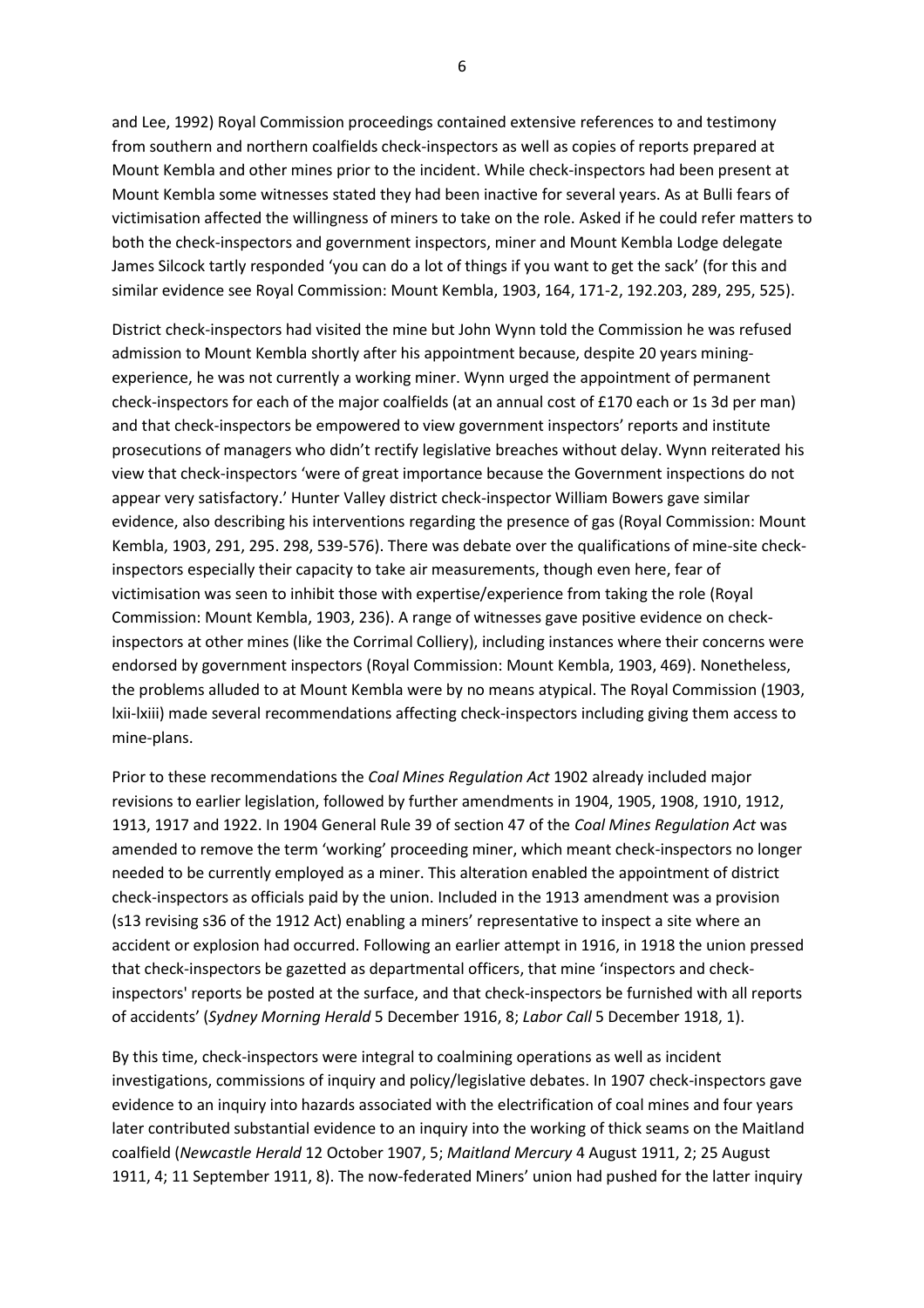but even when this wasn't the case check-inspectors provided evidence framed from a workers' perspective that was respected and exerted an increasing influence on proceedings/findings. District check-inspectors, with wide-ranging experience of hazards, represented the union, as J. Barnett in the inquiry into an explosion at the Killingworth colliery on 7 December 1910, as well as assisting in resolving safety-related disputes *(Newcastle Herald* 17 January 1912, 4; *Maitland Mercury* 24 January 1912, 5).

Check-inspectors' routine activities, amounting to hundreds of mine-site visits each year, provided an important oversight of health and safety resulting in regular recommendations for improvements. Largely overlooked in most histories of mine safety, union records and newspaper reports contain copious evidence of this activity. For example, in March 1893 a roof fall at the Stockton Colliery led to a detailed exchange between government inspectors, the union, checkinspectors and management regarding a joint inspection to evaluate the mine's safety ultimately resulting in the construction of an additional egress (*Newcastle Herald* 7 March 1893, 7). In the same month, current and ex-check-inspectors gave evidence to an arbitrated case at the Metropolitan mine at Helensburgh, arguing against the practice of paying a higher rate and using safety lamps to work in gassy areas of the mine (*Illawarra Mercury* 25 March 1893, 4). In 1906 check-inspectors provided a detailed report on the state of the Sea Pit colliery following a subsidence (*Newcastle Herald* 9 June 1906, 3-4). In 1909 two check-inspectors reported ventilation deficiencies at the Rosedale and Nundah collieries near Singleton resulting in a government inspector being called in (*Newcastle Herald* 30 October 1909, 3). In 1917 Bulli miners asked the manager to cease work in an area following a report on the presence of flammable gas by the district check-inspector (*Advertiser* 16 February 1917). Check-inspectors at Mount Kembla hadn't forgotten the 1902 disaster, withdrawing the men after identifying gas near coal-cutting machines in 1920 (*Age* 9 July 1920, 8). Five years later a joint government/check-inspector inspection of the Mount Kembla (extended) mine was organised after issues were raised by the district check-inspector Emery (*Illawarra Mercury* 20 November 1925, 2). Similarly, the Chief Mines Inspector visited to the South Maitland coalfields after district check-inspector J. Barnett prepared a detailed report identifying a serious danger of spontaneous combustion in three mines (*Workers Weekly* 15 February 1924, 3). Checkinspector's reports were used to pursue safety issues at particular mines or more generally during question time in parliament as well as debate over particular bills (See for example *Sydney Morning Herald* 3 September 1924, 14; *South Coast Times* 3 October 1924, 8). Check-inspectors also played a leading role in a safety conference at the Newcastle Trades Hall in February 1925 which communicated with British and US unions and requested copies of UK Royal Commission Reports. A district check-inspector was subsequently appointed the employee representative on a Royal Commission into safety in NSW coalmines (*Newcastle Herald* 9 February 1925, 5; 24 June 1925, 8).

On 1 September 1923, 21 miners perished in an explosion at the Bellbird Colliery – the worst disaster in the Hunter Valley. As with most mine disaster there were clear warning signals prior to the incident (Quinlan, 2014). Several victims expressed concerns to family members, Maurice Hyams telling his father he had detected gas and the mine could explode at 'any moment' given thickness coal-dust. As before there also were concerns about safety lamps with check-inspector testing at another mine (Scarborough) identifying eight defective lamps. Miners' representations in parliament ensured this evidence reached the public domain and reinforced the union's push for a Royal Commission and more stringent legislation, including requiring rescue stations (*The Australian Worker* 12 September 1923, 18). The union's Queensland representative (A. Phillips) entered the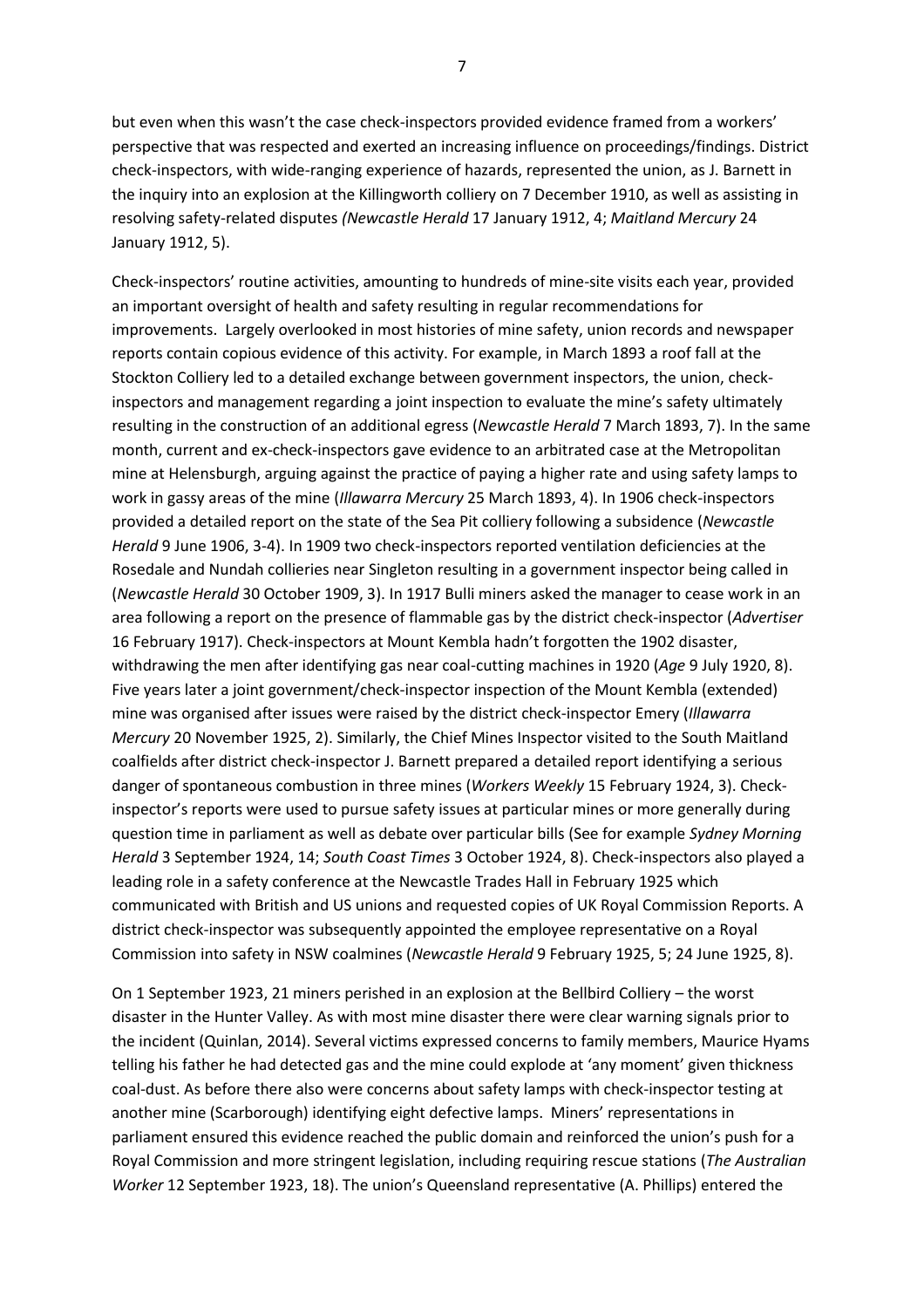fray, stating he was astounded no respirators were available to rescuers (*Sydney Morning Herald* 14 September 1923, 8). District check-inspectors from Newcastle (J. Leeton and J. Barnett) and the South Coast (G. Emery) were prominent in advocating specific regulatory reforms, including establishing rescue stations (Beauchamp, 2011: 13). The *Mines Rescue Act (No. 3) 1925* mandated mine rescue stations for each district (funded by mine-owners) maintained by a Mine Rescue Committee consisting of the check-inspector and three to five mine-owner nominees (Charteris, 1927: 88).

#### *Developments elsewhere in Australia.*

In most other Australian colonies/states in which coalmining occurred, legislation requiring workmen's inspectors followed along similar lines to New South Wales and for similar reasons. In Western Australia, the Collie Miners Association campaigned for check-inspectors from the late 1800s. In a provision similar to other jurisdictions section 37 (collieries part) of the *Mines Regulation Act 1895* provided:

THE persons employed in a mine may, at their own cost, appoint two of their number to inspect the mine, and the persons so appointed shall be allowed once at least in every month to go to every part thereof, and to inspect the shafts, levels, planes, working places, return air-ways, ventilating apparatus, old workings, and machinery ; and the manager (who may if he thinks fit accompany them) and all persons in the mine shall afford every facility for such inspection, and the persons so appointed shall record the result of such inspection in a book kept at the mine for the purpose, and the report shall be signed by the persons inspecting.

Section 12 (General Part) of the same Act gave miner's a right to inspect, if they considered conditions unsafe and gave the manager 24-hours' notice. In 1902 following extended debate the *Coal Mines Regulation Act (1&2 Edward VII No.25)* replaced the 1895 Act (*Western Mail* 15 February 1902, 14; *Kalgoorlie Miner* 25 March 1902, 14). Under its accompanying regulations, Rule 50 enabled persons at a mine to appoint, at their own expense, two of their number or any persons who were practical miners (but not mining engineers) to conduct inspections at least once a month. Written reports of inspections were to be kept in a book and if identifying any apprehended danger sent to the local government mines inspector forthwith. Similar to the *NSW Coal Mines Regulation Act 1896* Rule 52 prohibited management interference in the appointment of check-inspectors and checkweighmen. Rule 7 gave miners a right of withdrawal if apprehending danger due to the presence of flammable gases. Found in other colonial laws like NSW, the right to draw from apprehended danger became a key-principle of mine safety although exercising this right could prove difficult in practice as the Pike River mine disaster demonstrated (Quinlan, 2014). The *Coal Mines Regulation Amendment Act, 1915* provided that check-inspectors were covered by the Mine Accident Relief Fund to which mine-owners had to contribute. This recognised that check-inspectors being funded by miners might not be employees of the mine but were still exposed to the same risks, if not more so given their need to visiting potentially dangerous areas.

We found no reports of check-inspector activity under the 1895 Act but this changed with the 1902 Act. In July 1902 miners at the Proprietary No.2 mine struck over a ventilation problem, having not employed check-inspectors. As permitted under Rule 50 two check-inspectors from the No.1 Proprietary Mine inspected the mine, reporting the deficiency had been rectified, and the men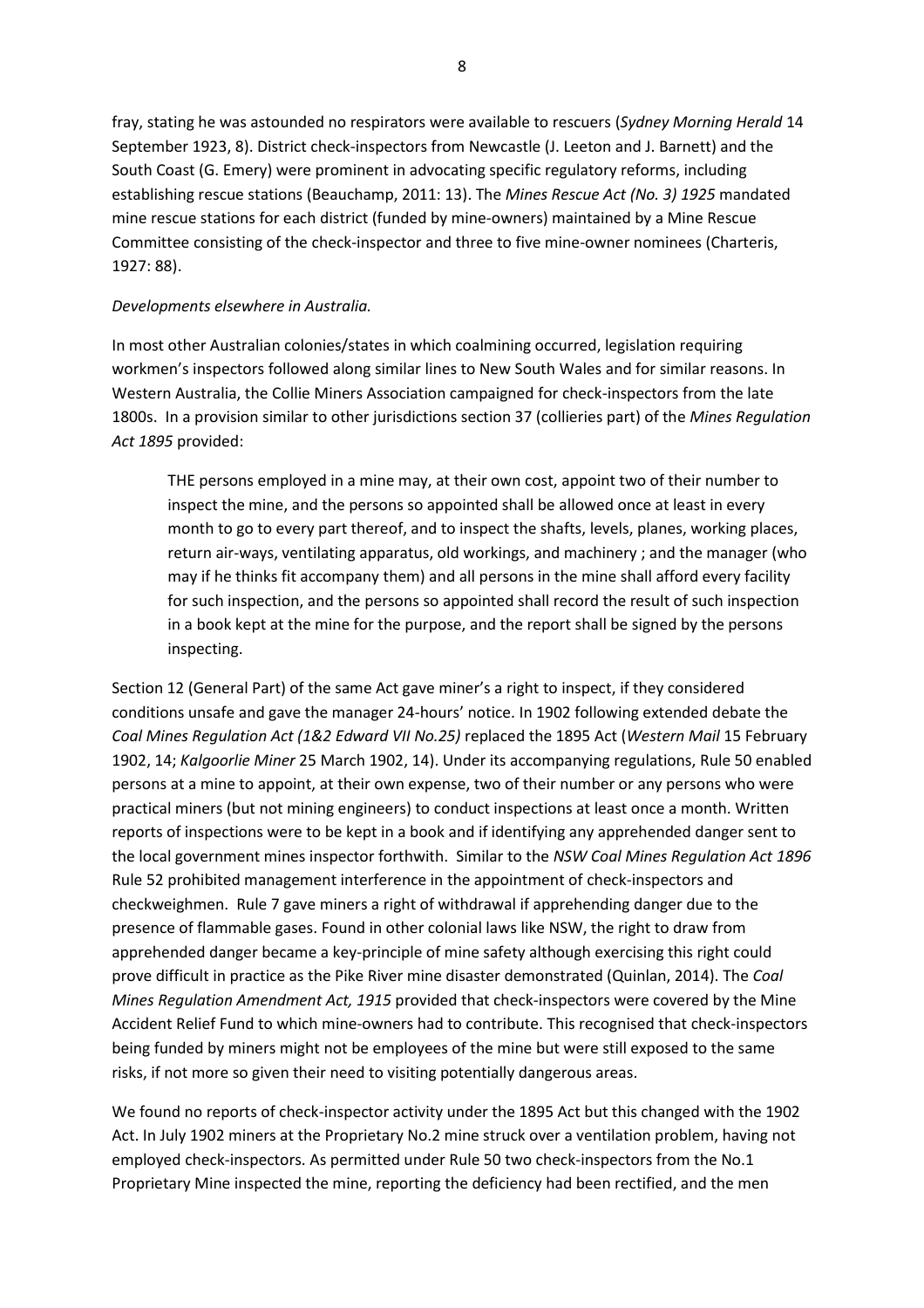returned. The union criticised the miners' failure to appoint check-inspectors which had the support of the mine manager but who had been indisposed by an accident (*Southern Times* 26 July 1902, 7). Two years later Collie check-inspectors gave evidence on the use of explosives and the inadequacy of current ventilation standards to the Royal Commission into Ventilation and Sanitation in Mines (*Collie Miner* 30 July 1904, 3; 6 August 1904, 3).

In Queensland, mine safety legislation initially covered both metalliferous and coalmines. As in the UK, NSW and Western Australia unions drove regulatory reforms from the 1880s, especially through parliamentarians like Thomas Glassey and David Gledson (Beauchamp, 2008, 1-21). After several failed attempts, Ipswich coalmines west of Brisbane established a permanent union in 1886 with Thomas Glassey (blacklisted Scottish union activist) as its founding secretary. In 1898 Glassey, now a MLA, called for check-inspector provisions like those in NSW in a Mining Bill then before parliament (*Queensland Times* 1 December 1898). As a member of the Torbanlea mine-disaster Royal Commission (1900) Glassey pursued the issue. The Ipswich union also continued to agitate, sending a deputation to the Minister for Mines in June 1906 (*Gympie Times* 19 June 1906, 3). Finally, the *Mines Regulation Act 1910 (1 Geo V 24)* empowered miners to elect persons to carry out inspections on their behalf; to view the mine's record book (section 9(4)); to inspect the scene of accidents (section 28(2); to be notified by the mining warden of any inquiry into fatal accidents at the mine (section 31(2)); as well as to be notified of any special rules and lodge objections to them (subsections 51(2), (3) and (5)). Amendments in 1916 improved check-inspectors' access to materials. Further changes in 1920 empowered them to take temperature readings on a weekly basis (*Cairns Post* 12 February 1920, 3). A 1921 amending Act specified check-inspectors had to be elected and could be removed from office by a two-thirds majority in a ballot.

Coalminer's son, union activist and possessing a mine-manager's certificate, David Gledson became secretary of what became the Queensland Colliery Employees Union in 1908 and was appointed district check-inspector in 1911. His successor ex-Lanarkshire coalminer and long-term union president Charles Kilpatrick visited not only the West Moreton mines but those in central and north Queensland. Both undertook their district check-inspector activities without legislative provision as had occurred in NSW prior to 1904 (Whitmore, 1991. 49-53; *Bowen Independent* 3 July 1920, 6).

Queensland check-inspectors undertook the same functions as their NSW counterparts. Kilpatrick represented the union at an inquiry into a fire that injured three miners at the Redbank Colliery in November 1919. Kilpatrick testified he had visited the mine a day prior to the incident and noting an ignition with no evidence of gas had issued a warning because the circumstances were similar to those where another miner had been burned (*Daily Standard* 20 January 1920, 6). In 1922 Kilpatrick and two managers jointly inspected the City Colliery following a complaint over ventilation by miners. As result a new fan was installed. Check-inspectors also prepared detailed reports for biannual meetings of the Queensland union, identifying OHS trends and issues requiring attention. For example, the April 1919 report reviewed a spike in fatalities; summarised issues identified in 43 inspections, and foreshadowed regulatory improvements. Other reports provided evidence to support regulatory changes (*Daily Standard* 21 April 1919, 3; 20 April 1920, 3; 18 April 1921, 3; *Queensland Times* 17 April 1923, 7).

On 19 July 1921 an explosion at the Mount Mulligan coalmine North Queensland killed 75 – the third worst coalmine disaster in Australian after Mount Kembla (1902) and Bulli (1887). Kilpatrick now a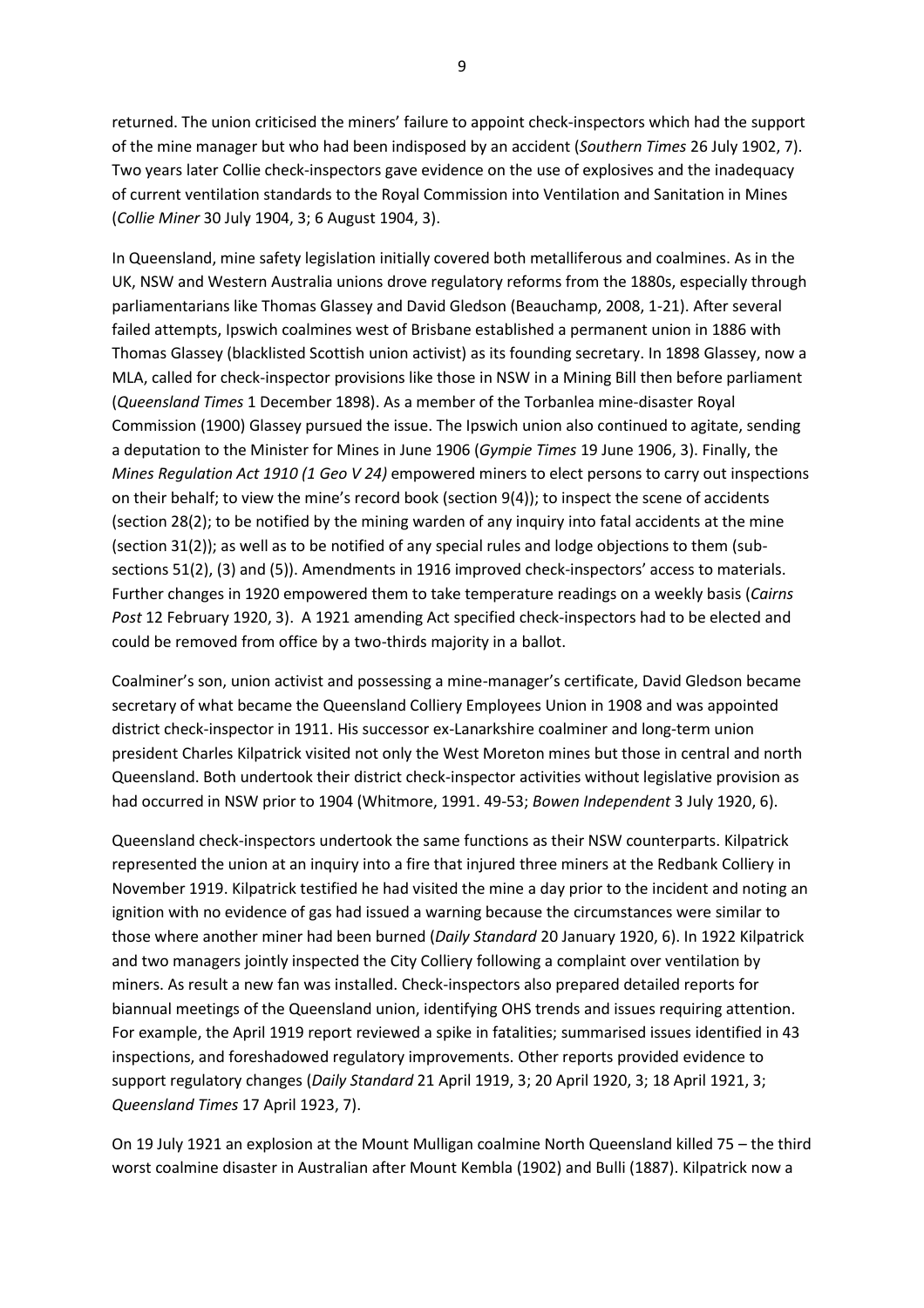Legislative Council member as well as check-inspector was one of three appointed to the Royal Commission. The Royal Commission (Royal Commission: Mount Mulligan, 1922) found neither government nor check-inspections had identified excessive coal-dust and mishandling/storage of explosives was the most likely source of ignition. The latter problem had been raised by miner's representatives during a prior inspection at the mine. The union had also previously called for more stringent regulation (Royal Commission: Mount Mulligan, 1922, 150-151). The Royal Commission examined remedies including the Ipswich District Rescue Brigade jointly operated by the union and coal-owners. A key outcome of the Royal Commission was recognition that coalmining involved distinctive hazards leading to the separate *Coal Mines Act* 1925. Section 70 of the Act gave miners' inspectors the power to suspend operations (Commonwealth of Australia, 1927). But appointment was still restricted to practical working miners at the mine and it wasn't until 1938 that a new section (70A) providing for district check-inspectors.

In Victoria, the *Coal Mines Regulation Act 1909* borrowed from NSW legislation and earlier colonial laws regulating metalliferous mines. Rule 56 required:

The persons employed in a mine may from time to time appoint two of their number to inspect the mine at their workmen's own cost and notice of the inspection shall be sent to the mining manager within twenty-four hours of such inspection, and the persons so appointed shall be allowed once at least in every month, accompanied, if the owner or manager of the mine thinks fit, by himself or one or more officers of the mine, to go to every part of the mine, and to inspect the shafts, levels, planes, working places, return air-ways, ventilating apparatus, old workings. Every facility shall be afforded by the owner and manager and all persons in the mine for the purpose of the inspection, and the persons appointed shall forthwith make a true report of the result of the inspection, and that report shall be recorded in a book to be kept at the mine by the mining manager for the purpose, and shall be signed by the persons who made the inspection, and if the report states the existence or apprehended existence of any danger the owner or manager shall forthwith cause a true copy of the report to be sent to the inspector of the district.

Despite union agitation the 24-hours' notice requirement was retained in the *Coal Mines Regulation Act, 1915*. In 1920 a union deputation told the Minister for Mines miners' inspections were a farce because managers used the 24 hours' notice to temporarily remedy ventilation issues during the inspection (*Queensland Times* 23 February 1920, 6). The Victorian union also campaigned for regulatory recognition of district check-inspectors like those in NSW (*Age* 18 December 1913, 15).

As elsewhere a focus for activism was ventilation both from the perspective of health as well as explosions. In 1918 the union referred check-inspectors' reports on ventilation at the Wonthaggi State Mine to the manager and Inspector of Mines. It also asked Labor parliamentary representatives to pursue reforms to workers' compensation laws relating to dust-disease (*Age* 5 March 1918, 8). In 1920 the union (now part of Coal and Shale Employees Federation) renewed pressure, criticising ventilation at Wonthaggi and pressing the Mines Minister for check-inspections without notice. The Minister promised to recommend a legislative remedy (*Argus* 12 February 1920, 8). It didn't happen. Check-inspectors withdrew miners after two men were injured in a gas explosion in July 1923 (*Age* 10 July 1923, 11). Fires, fatalities and 'near-miss' incidents continued. In June 1925 another stop-work occurred when management refused to allow check-inspectors to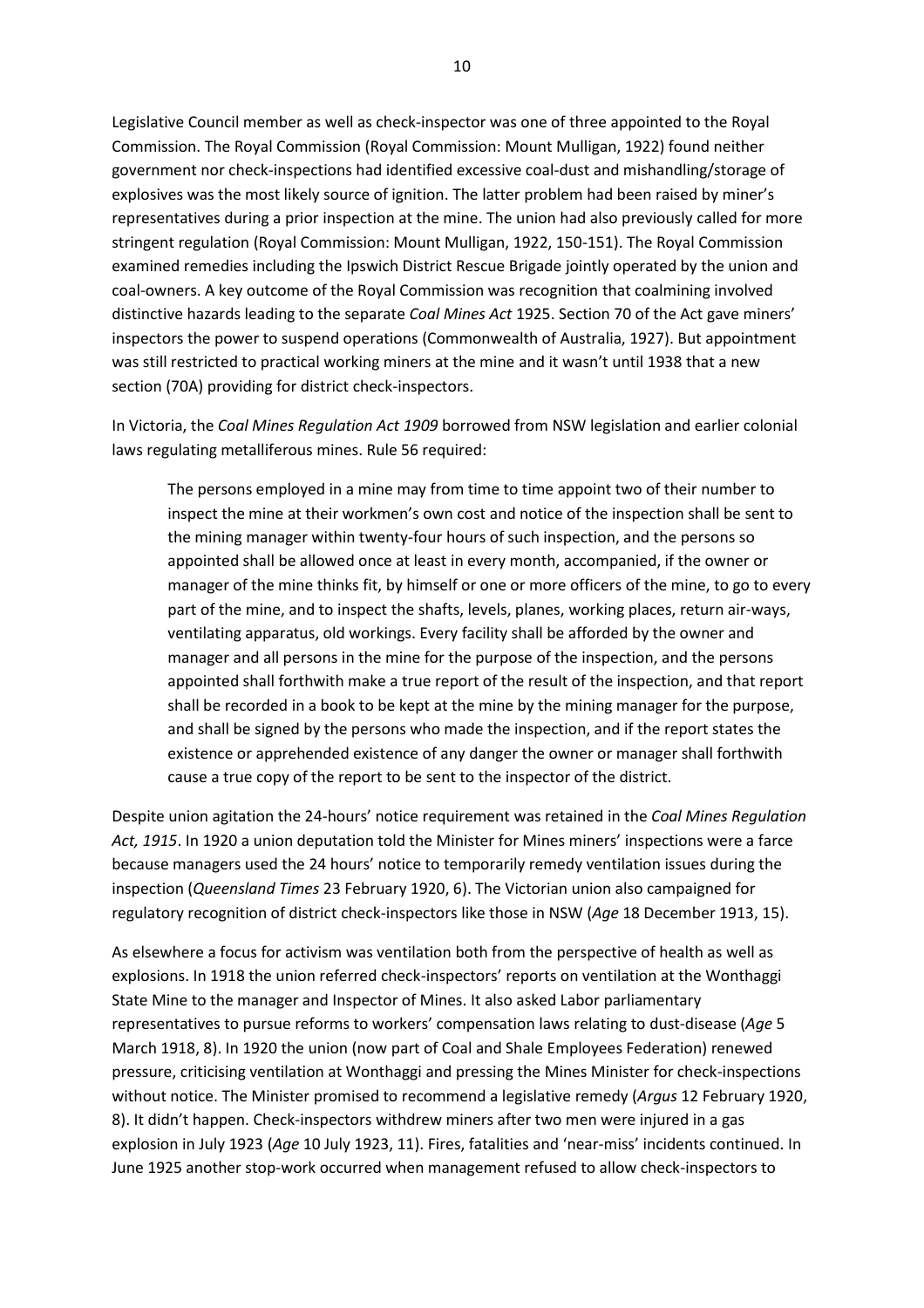accompany a mine inspector and in December the union took its case to an industrial tribunal (*Weekly Times* 13 June 1925, 9; *Age* 8 December 1925, 11). While concerns over ventilation continued the 1928 *Coal Mines Regulation Act* repeated the earlier provision (including 24 hours' notice). Four miners died at Wonthaggi in 1931 but it was only in the wake of the 1937 explosion/fire (where 13 died) that legislation was amended in 1941 to establish a district checkinspector position and remove the 24 hours' notice requirement.

As in Queensland, mine safety laws in Tasmania covered both coal and metalliferous mining though with separate coalmining provisions as in the *Mining Act 1905*. Section 23 of the *Mining Act Amendment Act 1911* empowered miners at a mine to elect two of their number (practical miners with five years' experience) to undertake inspections monthly (or sooner if conditions were considered unsafe) after giving 'reasonable notice', compile a report included in the mines records and forwarded to the inspector in cases of apprehended danger. Interference with the appointment/activities of workmen inspectors was prohibited. Importantly the *Mines and Work Regulation Act 1915* enabled miners to elect persons outside the mine. As in other states debate and union campaigns weren't confined to safety but also diseases. In 1920 Tasmania expanded workers' coverage for miners' diseases, including pneumoconiosis or black lung (*Workers Compensation Amendment Act, 1920*). Western Australia followed suit with laws in 1922, 1924 and 1925.

#### *Developments in New Zealand*

 $\overline{a}$ 

In New Zealand miners were given powers to appoint workmen inspectors by the *Coal Mines Act 1886* in the wake of the 1879 Kaitangata disaster when 34 miners died in a methane explosion. The provisions were similar to earlier British and NSW legislation. Importantly the *1901 Coal Mines Amendment Act* (s3) empowered duly-registered unions to appoint two check-inspectors to conduct monthly inspections/prepared who didn't need to be employees of the mine. This effectively established district check-inspectors. Another amendment (*Coal-mines Act Amendment 1907* s13) required managers to notify both government and workmen-inspectors of any serious accident. As in Australia check-inspectors were seen as a mechanism enabling miners to raise OHS issues without fear of victimisation. However, as with health and safety representatives in more recent times (Quinlan and Johnstone 2009) they themselves could become targets. Between October and December 1913, 500 Huntly coalminers struck/were locked-out following the gaoling of goldminers (part of schism with the arbitration system). A number of union officials were dismissed including check-inspector J Patterson. The *Age* (30 October 1913, 10) observed:

The check inspector's duties were of the most responsible nature. If he carried out his duties as they should be carried out, he must necessarily clash with the management. Apparently, a clash took place, and he was told to go. In addition to the sacking of this official, who by the way, was also a union trustee, two other members of the union executive, Messrs. Ward and Smith, had been dismissed.

In January a minority of miners - seemingly led by two men (Stewart and Dixon) acting as companyagents formed a break-strike pro-arbitration union (one of several 'break-strike' unions) which appointed its own check-inspectors.<sup>1</sup> On 12 September 1914 43 miners died in a methane

<sup>&</sup>lt;sup>1</sup> In both Australia and New Zealand some advocates of compulsory arbitration saw it as entirely removing the need for or justification of strikes, something resisted by unions, especially those with militant traditions like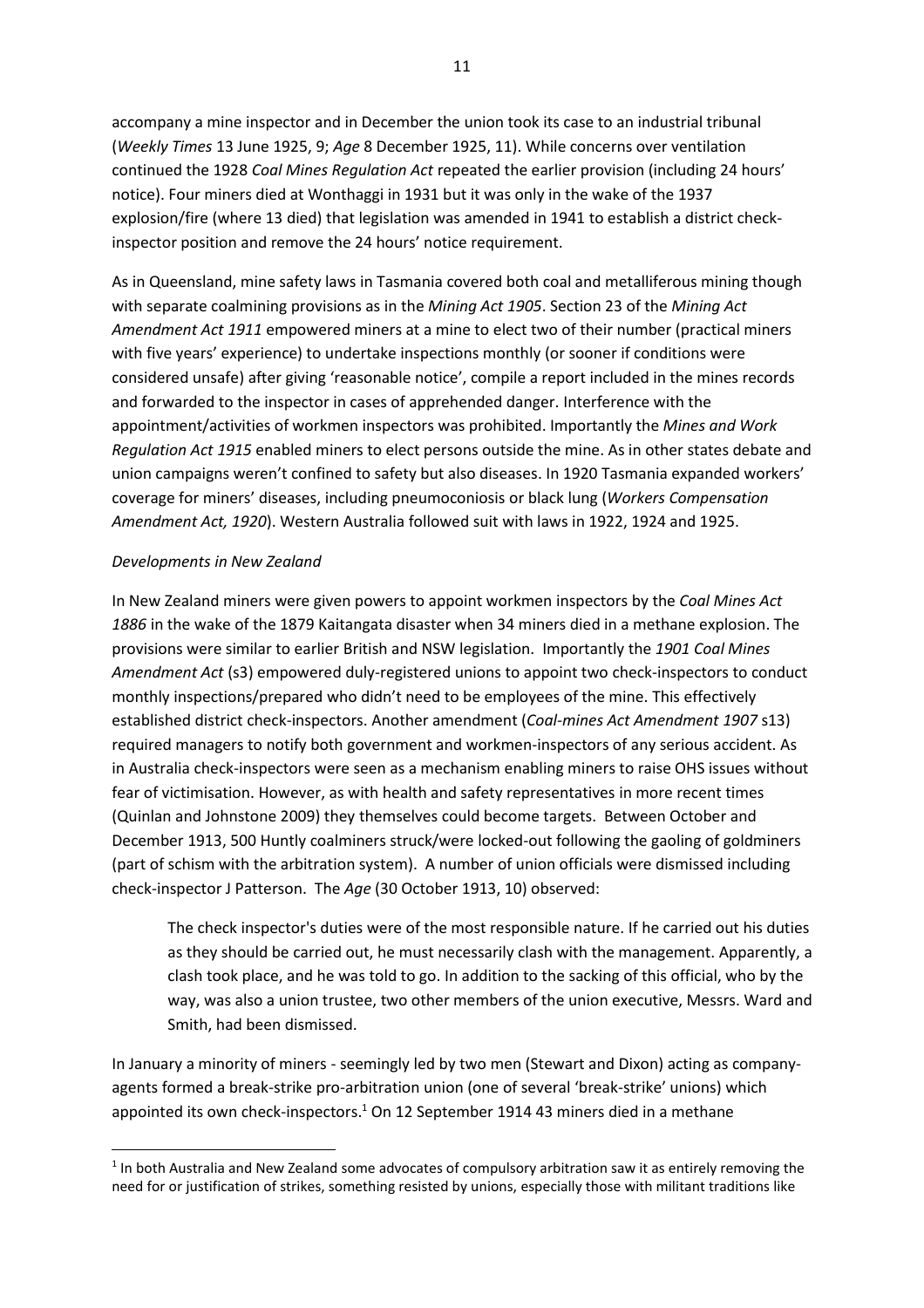explosion/coal dust fire at Ralph's mine Huntly. The subsequent Royal Commission heard damning evidence from the government-mine inspector R. Bennie about management safety failings and the inactivity of break-strike union's check-inspectors appointed under management direction. Responding to a departmental query on 6 August 1914 one month prior to the disaster Bennie wrote:

I am of the opinion that to prosecute Mr. Fletcher, the mine-manager, for a breach of Special Rule 14 in the case of William Kelly, burnt by an ignition of gas in the company's mine on the 9th July last. I may fail to get a conviction, but the moral effect of such a prosecution will be to produce more effective supervision, the value of which we cannot foresee. In view of the alleged previous burnings by gas in the mines, apart from that of the 4th instant, which may be necessary to prosecute, I, as Inspector of Mines, received no help from the Miners' Union or their check-inspectors, who are, as at present constituted, the creation of the mining company's directors. I have had no complaints from the union officials or any one of its members, either written or verbal, for over twelve months past. I may say that there is very little carburetted-hydrogen gas found in the mine, but for some time past small quantities have been found and reported by the examining officers of the company. In view of that I have repeatedly requested that the roads in the mine where dry coaldust has accumulated should be adequately watered, and all shots fired in the mine to be fired by the fireman and deputy as required by Special Rule 25 {d). The manager has not complied as fully as I would like (Royal Commission: Huntly, 1914, p90).

Bennie, who made a practice of always reading check-inspectors' reports as well as those of deputies, reiterated the failings of company-orientated check-inspectors in testimony to the Royal Commission (Huntly, 1914 pp10, 30-35). Bennie identified other difficulties including having to prosecute the manager for not admitting a check-inspector (Fulton) because he was not an employee of the colliery. While mine-manager James Fletcher claimed he always dealt with problems raised by check-inspectors Bennie argued that he found these of a 'trivial nature' and since the change of union, check-inspectors no longer accompanied him during mine inspections (Royal Commission: Huntly, 1914 p38, 51-53). Mines Department Inspecting Engineer Frank Reed was also supportive of the check-inspector principle if not practice by 'break-strike' unions. Asked his views on permitting fortnightly rather than monthly inspections Reed stated:

I would let them make it as often as they liked. I think they do good rather than harm. They relieve the Mines Department and the management of responsibility (Royal Commission: Huntly, 1914, p13).

Ex-check-inspector James Fulton (30 years mining experience but now left a farm-labourer) testified to a series of incidents involving gas in the mine as well as dusty and inadequately-watered roadways(Royal Commission: Huntly, 1914, p144).

 $\overline{a}$ 

dockworkers and miners. The resulting schism played out in both countries in the first decades of the 20<sup>th</sup> century, with employer's encouraging more compliant breakaway unions. In New Zealand breakaway unions formed during the 1913 maritime strike (which became more general) were known as break-strike unions. See Holt (2013) and Anderson and Quinlan (2008).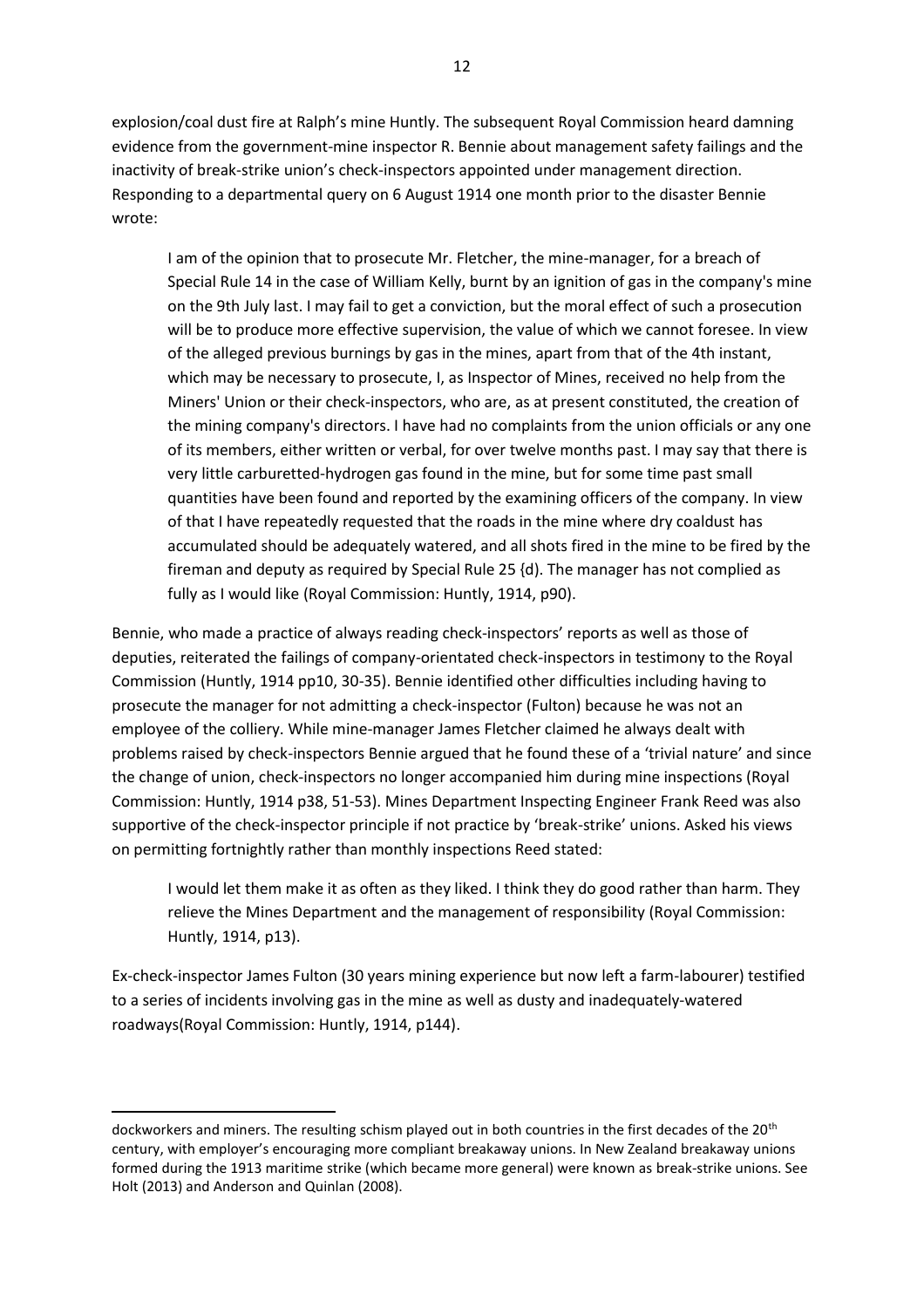The Royal Commission considered ways to minimise management interference including one whereby miners would be appointed by the union but paid by the government similar to the European workmen inspector model which received support from some miners like Fred Knapper (Royal Commission: Huntly, 1914, p151). However, it dismissed Bennie's evidence, ignored that of Fulton and made no comment on check-inspector practices, focusing its findings on excessive coaldust levels in the mine and recommending the immediate introduction of safety lamps.

The *Coal Mines Amendment Act 1915* revised the clause on miners' right to withdraw in situations of apprehended danger. Clause 48 empowered a union to appoint workmen-inspectors from its members (not necessarily those at a mine) at its own cost, able to inspect mine-workings once a fortnight or after receiving notice of danger from two or more men at the mine and notifying the manager in writing. Apprehending danger they could request the manager to cease dangerous operations/practices. If refused they could refer this to a government inspector who, if finding the request justified, prosecute the manager. These provisions were used. In February 1918, 300 Huntly miners withdrew until check-inspectors were satisfied their concerns over the presence of gas and fire were rectified (*Age* 11 February 1918, 8).

In sum, New Zealand adopted a check-inspector model essentially identical to Australian coalmining, including the union paying them. The coalmining industry was smaller and more vulnerable to coalowner attacks as the Huntly incidents demonstrated. Nonetheless, efforts by coal-owners to inhibit check-inspector activities followed a similar pattern, with genuine (ie not 'break-strike' union) checkinspectors using their powers and union-backing to safeguard their members. These provisions survived until 1992 when, despite union opposition, they were removed in an overhaul of the country's OHS laws but the regime was reinstated after the 2010 Pike River mine disaster (Quinlan, 2014).

#### *Key milestones in the acquisition of voice on safety and health in Antipodean coal mines*

This account of the late  $19<sup>th</sup>$  and early  $20<sup>th</sup>$  development and operation of statutory measures, allowing miners rights to inspect OHS in Australian and New Zealand coalmines, illustrates a number of features in common with other countries, especially the UK. A recent account shows a similar trajectory of development in the UK to that described in this paper, with similar patterns of trade union agitation, firstly to initiate statutory provisions of workmen's inspectors and then for further reforms to strengthen their effectiveness (Walters and Quinlan under review). Taken together, with the present paper, these accounts also show that such development in the Antipodes was not simply a case of transposition of practices from the UK. Rather miners and their union representatives constructively engaged in shaping a system in which, through their representatives, their collective voice could be raised in resistance to their employers' exploitation of their health and safety. It further demonstrates that their efforts were stimulated by reactions to repeated incidents of multiple fatality mining disasters, which captured the attention not only of the miners themselves but of the communities in which they lived and which further indicated there was little faith in the efforts of the state regulatory inspectorate to adequately protect their safety and health.

While miners' campaigns for this form of representation of their OHS interests was by no means the only feature of regulatory reform to improve OHS in coalmines, historical evidence indicates it was a significant element of these reforms. It is therefore curious that it appears to have been largely ignored in historical accounts.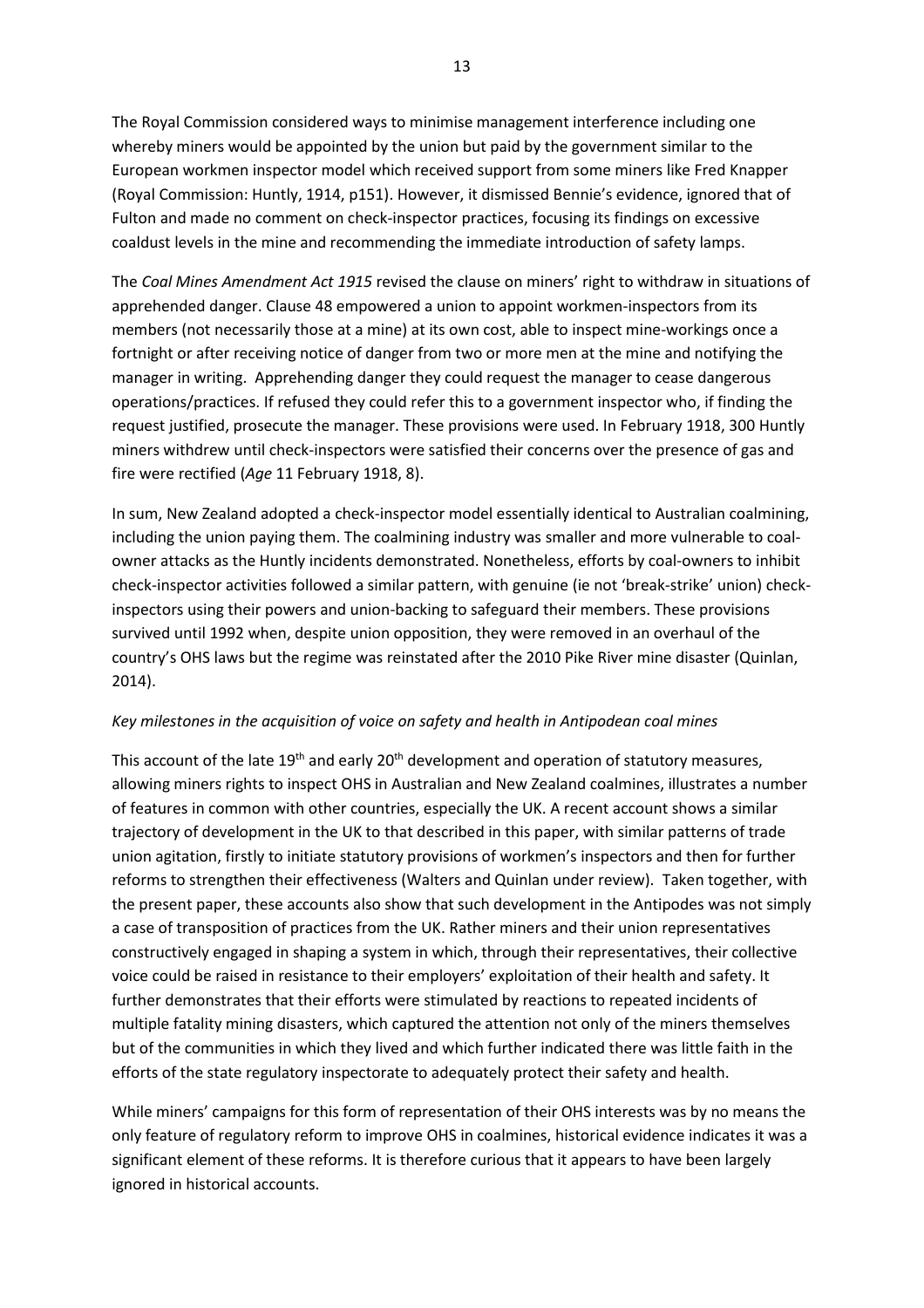The evidence shows that the original regulatory provisions essentially similar to those in Britain suffered from the same limitations and that miners' efforts to improve them targeted these issues. Thus, in most Australian states and in New Zealand, as in the UK, the original measures required check-inspectors to be working miners – employed in the mines they were to inspect and that the miners resourced their activities themselves. They were also expressly forbidden to select individuals who held qualifications in mining engineering for this role. As this account makes clear, these restrictions were major challenges for check-inspectors' operations. First, it often meant that there were no resources available to implement their appointment. Second, even if appointed their freedom to undertake actions regarded unfavourably by mine-owners were inhibited by fears of repercussions/victimisation that would threaten their future livelihood. The same restrictions also effectively prevented unions from playing a significant role in the appointment and operation of the inspection system. As in the UK, these restrictions were contested by reformers and gradually overcome by changes to the original requirements allowing unions more freedom in the selection of check-inspectors and eventually facilitating the appointment of district inspectors as well as those in individual mines. It created a system that remains in place in Australian coalmines at the present time, and which research has demonstrated to be among the most effective forms of union representation on OHS in any country or sector (Walters et al, 2018).

A further demonstration of the engagement of the mining unions with resistance to employers around OHS is seen in their determination to secure the appointment of check-inspectors as union officers rather than support their appointment as functionaries of the state. This, and their capacity to resource these appointments especially that of district level inspection, was testimony to the increasing power and confidence of the coalmining unions in representing the interests of labour in dealing with capital in a sector that was, and remains, marked by an absence of trust and hostile labour relations (Walters et al 2016a). Other labour relations procedures and institutions were also significant. In Australia and New Zealand arbitration tribunals introduced from the 1890s provided an additional pivot point for campaigns by miners, especially in Australia because these bodies were not confined to hearing evidence/making rulings on wages and hours but also entered the terrain of working conditions, including health and safety, especially in the first decades of the  $20<sup>th</sup>$  century. Miners used special inquiries established under the auspices of these bodies to leverage their campaigns on hours and other safety related concerns, using check-inspector evidence, to fill gaps in state mine-safety laws and reinforce the reform pressures arising out of royal commissions and parliamentary debates. Here again, the wider significance of these connections has largely gone unrecognised, as has the role of check-inspectors in them, helping to counter management influence and inspectorate/government expertise often unsympathetic to miners.

As the Australasian experience demonstrates, while resourcing was initially a barrier to checkinspectors' operation in coalmines once they were strong enough to provide the resources necessary and the regulatory reforms allowed, the coal mining trade unions soon turned this limitation to into a virtue and vigorously defended their 'ownership' of check-inspectors. Such an approach contrasts with that employed by the less well-resourced and organised unions in metalliferous mines in some Australian states like Queensland and Western Australia. These opted to support a model of workmen's inspectors apparently based on that used in France and Belgium, where, especially in the latter case, inspectors were elected by the miners but appointed and paid by the State as a subsidiary form of regulatory inspector.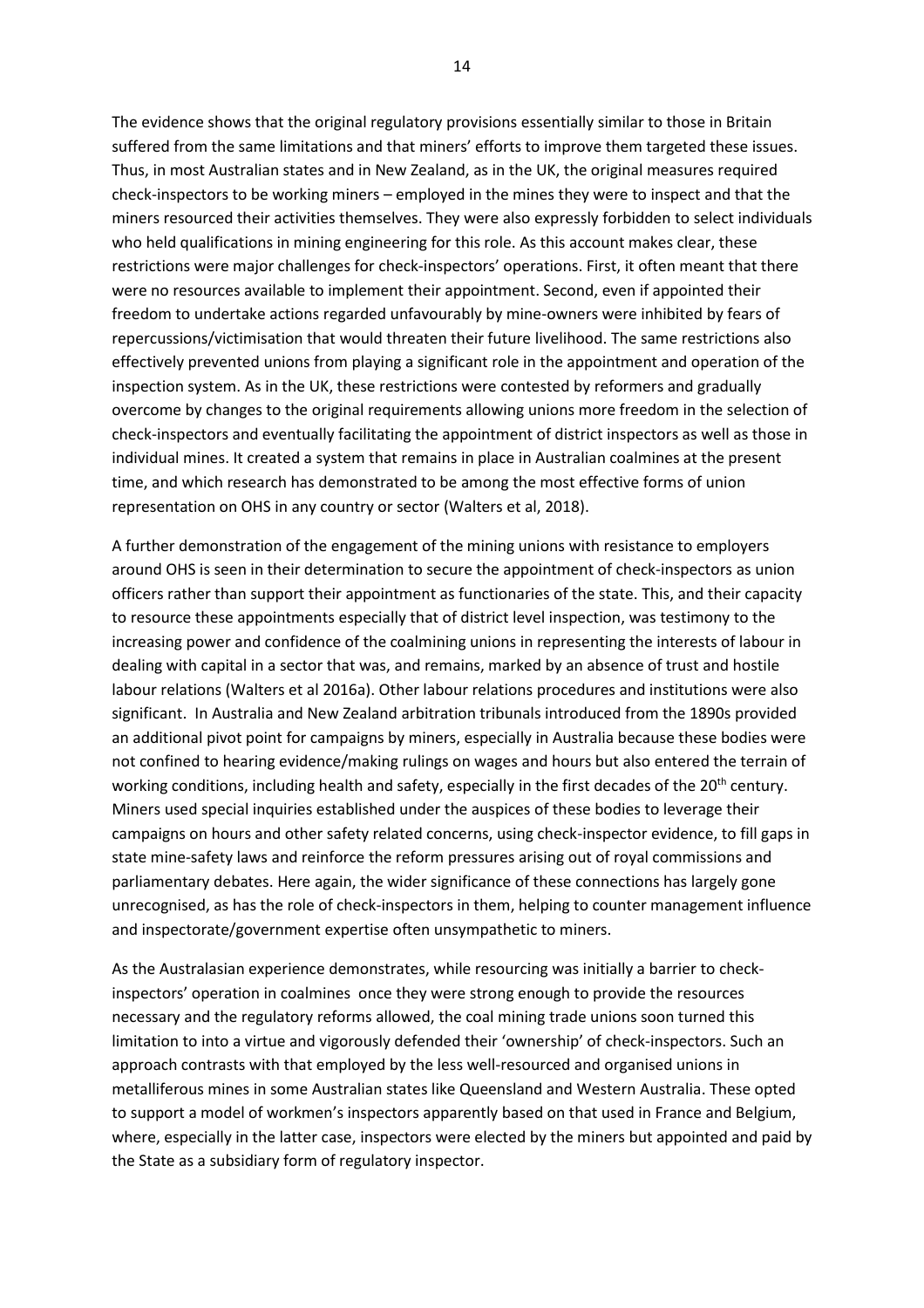The significance of this history to understandings of what makes for effective worker representation in OHS and its wider labour relations significance should not be overlooked. Research evidence concerning the effectiveness of current approaches to these matters is clear. Autonomous approaches displaying features supporting the 'knowledge activism' of worker representatives are strongly associated with effective OHS representation and consultation, both in mining as well as other sectors and countries (Hall et al, 2006 and 2016; Walters et al 2016b). Such 'knowledge activists', are typically embedded in the wider representational structures and practices of organised labour and blend a mix of technical, legal and representational skills and knowledge (supported by trade union training), in the effective representation of constituents' interests. Conventional wisdom has previously suggested effective worker involvement is more likely to happen with the active cooperation of employers/managers. However, research also shows such cooperation has become less forthcoming as the balance of power between labour and capital shifts and more unitary modes of managing worker engagement in OHS proliferate (see for example Walters and Wadsworth 2019). Under such circumstances, the presence and effectiveness of pluralist forms of collective representation on OHS seems fated to reduce. In contrast, recent studies in Australian coalmining (Walters et al 2016a, b) show that, notwithstanding deeply embedded labour relations hostility and strong corporate preference for behaviour-based approaches to OHS, trade union representation on OHS remains demonstrably effective. This research identifies several reasons for this effectiveness, including a strong legislative steer in which statutory provisions create two levels of worker representation on OHS in coalmines - mine-site and industry level union OHS representatives. Both are well-trained and highly competent and have extensive statutory rights — which as the current paper has shown are of long standing and deeply embedded in the culture of labour relations of coal mining in Australia. Further, they are able to address serious risks because they do not operate as isolated individuals but with the strong and continuing support of their trade union both within and outside the workplace.

Examining history explains how and why this system came about and is also indicates what is required for defending and extending such regimes to other sectors in the future. They require unions strongly engaged with OHS building representative and regulatory mechanisms so workers can represent their own interests as 'knowledge activists.'

#### *References*

*Age* 30 October 1913, 10; 18 December 1913, 15; 11 February 1918, 8; 5 March 1918, 8; 9 July 1920, 8; 10 July 1923, 11; 8 December 1925, 11.

Anderson, G. and Quinlan, M. (2008) Regulating Work Arrangements in Australia and New Zealand 1788-2006 *Labour History* No.95: 111-132

*Argus* 12 February 1920, 8.

*Australian Town and Country Journal* 12 July 1873, 3.

Beauchamp, C. (2008) Dudley Colliery Disaster, Newcastle, New South Wales, 1898 *Journal of Australasian Mining History* 6, 1-20.

Beauchamp, C. (2011) The Bellbird Colliery Disaster, Cessnock, NSW, 1923 and the Mines Rescue Act, 1925, *Journal of Australasian Mining History* 9: 1-19.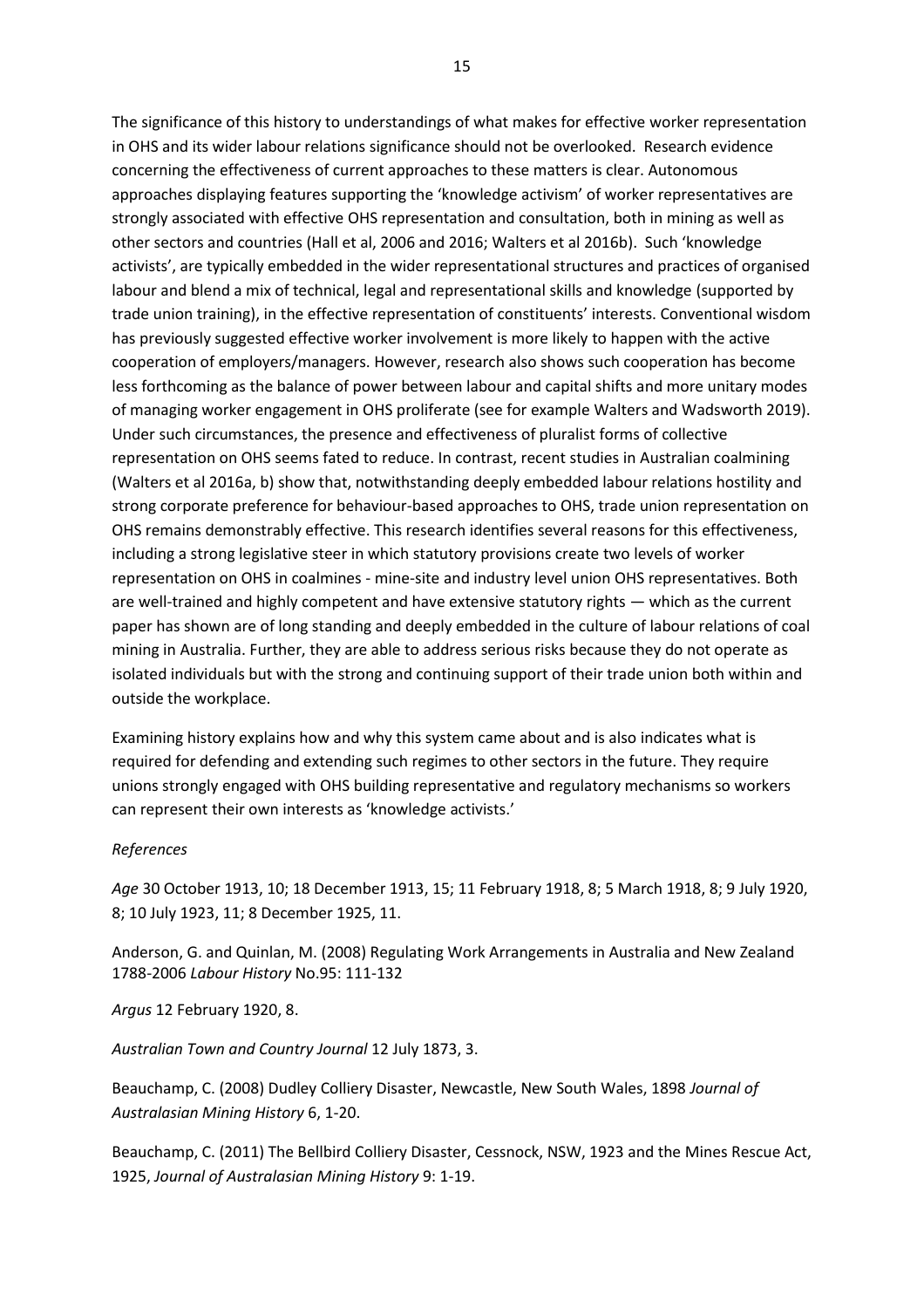Beauchamp, C. (2014) Disaster at the Australian Agricultural Company's Mine Hamilton NSW 1889, *Journal of Australasian Mining History* 12, 193-204.

*Bowen Independent* 3 July 1920, 6.

*Cairns Post* 12 February 1920, 3.

Charteris, R. (1927) Review of Legislation 1925: New South Wales, *Journal of Comparative Legislation and International Law* 9, 2&3, 88.

*Coal Mines Act 1886* (50 Victoria No.31) New Zealand.

*Coal Mines Act Amendment 1901* (1 Edward VII No.46) New Zealand.

*Coal-mines Act Amendment (No. 2) 1907* (7 Edward VII No. 35) New Zealand

*Coal-mines Amendment Act 1914* (5 George V. No. 61) New Zealand.

*Coal Mines Regulation Act 1876* (39 Victoria No.31) New South Wales

*Coal Mines Regulation Act 1896* (60 Victoria No.12) New South Wales.

*Coal Mines Regulation Act 1902* (No.73) New South Wales.

*Coal Mines Regulation Act, 1902* (1 and 2 Edward VII., No. 25) Parliament of Western Australia.

*Coal Mines Regulation Act 1909* (9 Edward VII No. 2240), Victoria.

*Coal Mines Regulation Amendment Act 1913* (No.11) New South Wales.

*Coal Mines Regulation Act 1915*, (6 George V No.2630) Victoria

*Coal Mines Regulation Amendment Act, 1915* (5 George V No.25) Western Australia.

*Collie Miner* 30 July 1904, 3; 6 August 1904. 3.

Commonwealth of Australia, 9 *Journal of Comparative Legislation & International Law* 3d ser. 82 (1927)

*Daily Standard* 21 April 1919, 3; 20 January 1920, 6; April 1920, 3; 18 April 1921, 3.

Dingsdag, D., (1993) *The Bulli Mine Disaster: Lessons from the Past*, St Louis Press, Sydney

*Empire* 7 July 1873. 3.

*Evening News* 12 September 1889, 3.Frick, K. Langaa Jensen, P. Quinlan and Wilthagen, T. (eds.). *Systematic Occupational Health and Safety Management –Perspectives on an International Development*. Pergamon, Oxford.

Gollan, R. (1969) 'Curley, James (1846–1913)', *Australian Dictionary of Biography*, <http://adb.anu.edu.au/biography/curley-james-3300/text5023>accessed online 16 March 2019.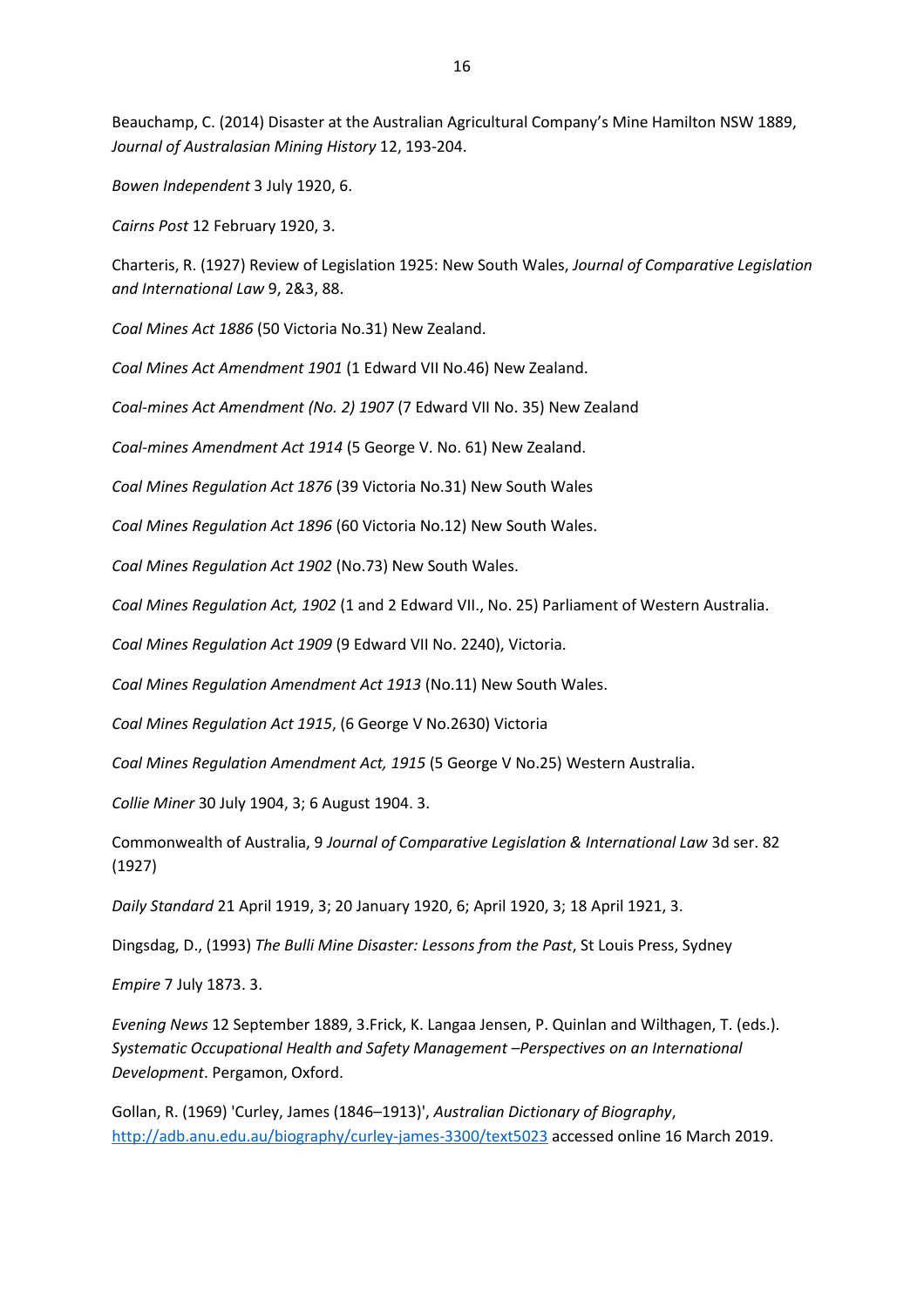Gollan, R. (1972) 'Fletcher, James (1834–1891)', *Australian Dictionary of Biography*, [http://adb.anu.edu.au/biography/fletcher-james-3538/text5455 a](http://adb.anu.edu.au/biography/fletcher-james-3538/text5455)ccessed online 16 March 2019.

*Gympie Times* 19 June 1906, 3.

Hall, A., Forest, A., Sears, A., Carlan, N. (2006) Making a difference: knowledge, activism and worker representation in joint OHS committees. *Relations Industrielles*, 61, 3, pp408-435.

Hall, A., Oudyk, J., King, A., Naqvi, S., Lewchuk, W. (2016). Identifying knowledge activism in worker health and safety representation: A cluster analysis, *American Journal of Industrial Medicine*, 59, 1, pp42-56.

Holt, J (2013), *Compulsory Arbitration in New Zealand: The first forty years*, Auckland University Press, Auckland.

Johnstone, R, Quinlan, M. and WALTERS, D.R, (2005) Statutory OHS Workplace Arrangements for the Modern Labour Market, Journal of Industrial Relations, **47**, No 1. pp 94-116

*Illawarra Mercury* 8 July 1879, 2; 7 October 1879, 2; 23 December 1879, 2; 17 May 1887, 2; 29 October 1889, 2; 25 March 1893, 4; 20 November 1925, 2.

*Kalgoorlie Miner* 25 March 1902, 14.

*Labor Call* 5 December 1918, 1.

*Maitland Mercury* 4, August 1911, 2; 25 August 1911, 4; 11 September 1911, 8; 24 January 1912, 5.

*Mines Regulation Act, 1895* (59 Vicroria No.37) Western Australia, Perth.

*Mines Regulation Act 1910* (1 George V 24) Queensland, Brisbane.

*Mines Regulation Act Amendment Act 1916* (7 George V No. 12) Queensland, Brisbane.

*Mines Rescue Act 1925* No.3 New South Wales, Sydney.

*Mining Act Amendment Act 1911* (2 George V No.23), Tasmania.

*Newcastle Chronicle* 20 February 1872, 2; 6 December 1876, 3

*Newcastle Herald* 10 July 1876, 3; 1 August 1876, 2: 23 September 1876, 8; 2 October 1876, 2; 2 November 1876, 2 ;11 December 1876, 2; 17 March 1877, 5; 25 October 1877, 5; 12 November 1886, 4; 7 March 1893, 7; 5 September 1896, 4; 23 July 1897, 5; 5 July 18993;, 9 June 1906, 3-4; 12 October 1907, 5; 30 October 1909, 3; 17 January 1912, 4; 9 February 1925, 5; 24 June 1925, 8.

Piggin, S. & Lee, H. (1992), *The Mount Kembla Mine Disaster*, Sydney University Press.

*Queensland Times* 1 December 1898, 6; 23 February 1920, 6; 17 April 1923, 7.

Quinlan, M. (2014), *Ten Pathways to Death and Disaster: Learning from fatal incidents in mines and other high hazard workplaces*, Federation Press, Sydney.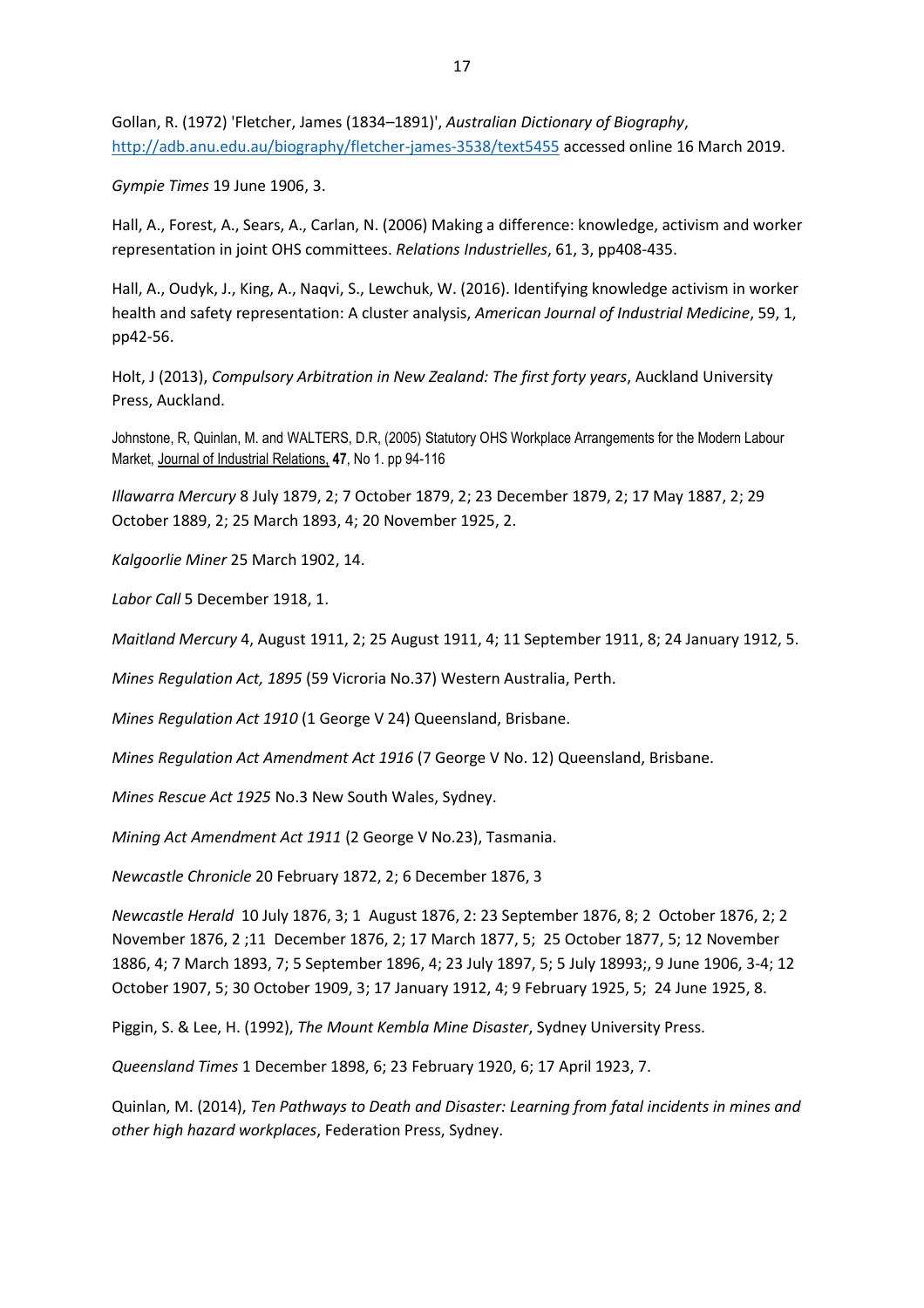Quinlan, M. & Johnstone, R. (2009), The implications of de-collectivist industrial relations laws and associated developments for worker health and safety in Australia, 1996-2007 *Industrial Relations Journal* 40(5): 426-443.

*Report of Royal Commission appointed to Inquire into and Report upon the Nature and Cause of a Disastrous Accident which Occurred at the Torbanlea Colliery on the 21st March, 1900, and also Concerning the Occurrence of Inflammable Gas in the Mines Situated on the Burrum and Ipswich Coal Fields*, Parliament of Queensland, Brisbane, 1900.

*Report of Royal Commission on the Huntley Mining Accident together with minutes of Evidence,* Parliament of New Zealand, Wellington 1914.

Robinson, A.M. and Smallman, C. (2013) 'Workplace injury and voice: a comparison of management and union perceptions', *Work, Employment and Society*, 27(4):674-693.

*Royal Commission on Collieries: Report on the Accidents at Ferndale Colliery*, Government Printer, Sydney, 1886.

*Royal Commission of Inquiry Respecting the Mount Kembla Colliery Disaster*, Government Printer, Sydney, 1903.

*Royal Commission appointed to Inquire into and Report upon the Recent Disaster at Mount Mulligan Coal Mine, and also into the Methods of Mining carried on at such Mine, and, further, to make such Recommendations as may tend to Prevent the Recurrence of Accidents of a like nature*, Government Printer, Brisbane 1922.

*South Australian Register* 31 July 1889, 4

*South Coast Times* 3 October 1924, 8.

*Southern Times* 26 July 1902, 7.

*Sydney Morning Herald* 28 November 1883, 9; 19 March 1886,7; 26 March 1887, 12; 28 October 1889, 8; 31 March 1898, 6; 5 December 1916, 8; 14 September 1923, 8; 3 September 1924. 14.

*The Australian Worker* 12 September 1923, 18.

*Tasmanian Democrat* 31 October 1891, 4.

Walters, D. and Nichols, T. (2007) *Worker Representation and Workplace Health Safety*. Palgrave Macmillan, Basingstoke.

Walters, D. Johnston, R. Quinlan, M. & Wadsworth, E. (2016a) Safeguarding Workers: A Study of Health and Safety Representatives in the Queensland Coalmining Industry, 1990-2013, *Relations Industrielles*, 71-3, 418-441.

Walters, D. Quinlan, M. Johnstone, R. & Wadsworth, E. (2016), Cooperation or resistance? Representing workers' health and safety in a hazardous industry, *Industrial Relations Journal* 47, 4, 379–395.